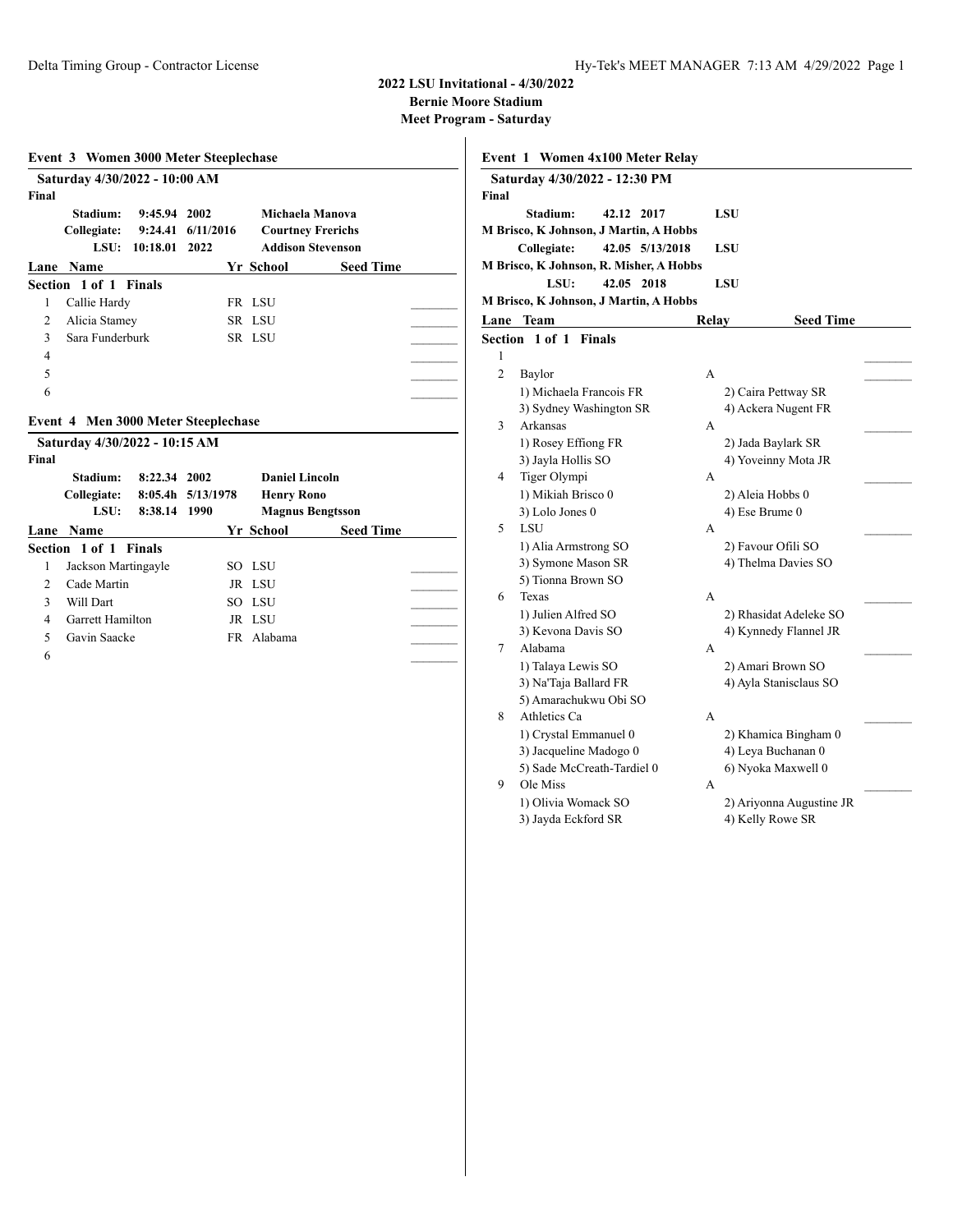**Bernie Moore Stadium**

|                | Event 2 Men 4x100 Meter Relay                   |               |                |       |                         |                          |  |
|----------------|-------------------------------------------------|---------------|----------------|-------|-------------------------|--------------------------|--|
| Final          | Saturday 4/30/2022 - 12:35 PM                   |               |                |       |                         |                          |  |
|                | Stadium:                                        | 38.32 2002    |                |       | LSU                     |                          |  |
|                | Stadium:                                        | 38.32 1987    |                |       | TCU                     |                          |  |
|                | Collegiate:                                     |               | 37.97 6/7/2019 |       | Florida                 |                          |  |
|                | R. Ekevwo, H. Sani Brown, G. Holloway, R. Clark |               |                |       |                         |                          |  |
|                | LSU:                                            | 38.24 1998    |                |       | LSU                     |                          |  |
|                | J. Grant, M, Alridge, B. Logan, C. Perry        |               |                |       |                         |                          |  |
|                | Lane Team                                       |               |                | Relay |                         | <b>Seed Time</b>         |  |
| Section        | 1 of 1                                          | <b>Finals</b> |                |       |                         |                          |  |
| 1              | Alabama                                         |               |                | B     |                         |                          |  |
|                | 1) Josh Thomas FR                               |               |                |       | 2) Jonathan Martin SO   |                          |  |
|                | 3) Antonio Crisco FR                            |               |                |       | 4) Quincy Scott JR      |                          |  |
| 2              | Meridian CC                                     |               |                | A     |                         |                          |  |
|                | 1) Zhimarlas Johnson SO                         |               |                |       | 2) Ladarrius Giles FR   |                          |  |
|                | 3) Dickson Kapandura FR                         |               |                |       | 4) Ja'Juan McClain SO   |                          |  |
|                | 5) Keshaun Black SO                             |               |                |       |                         |                          |  |
| 3              | Alabama                                         |               |                | A     |                         |                          |  |
|                | 1) Jekovan Rhetta FR                            |               |                |       | 2) Tarsis Orogot FR     |                          |  |
|                | 3) Demetrius Jackson JR                         |               |                |       | 4) Corde Long SO        |                          |  |
| $\overline{4}$ | 5) Mason Phillips SR                            |               |                |       |                         |                          |  |
|                | Athletics Ca                                    |               |                | A     |                         |                          |  |
|                | 1) Malachi Murray 0                             |               |                |       | 2) Bismark Boateng 0    |                          |  |
| 5              | 3) Bolade Ajomale 0<br>LSU                      |               |                | A     | 4) Eliezer Adjibi 0     |                          |  |
|                | 1) Eric Edwards Jr. SR                          |               |                |       | 2) Dorian Camel JR      |                          |  |
|                | 3) Da'Marcus Fleming SO                         |               |                |       |                         | 4) Godson Oghenebrume FR |  |
|                | 5) Kenroy Higgins JR                            |               |                |       |                         |                          |  |
| 6              | Florida                                         |               |                | A     |                         |                          |  |
|                | 1) Dedrick Vanover SR                           |               |                |       | 2) Jacory Patterson JR  |                          |  |
|                | 3) PJ Austin JR                                 |               |                |       |                         | 4) Joseph Fahnbulleh SO  |  |
|                | 5) Tyler Davis SO                               |               |                |       |                         |                          |  |
| 7              | Texas                                           |               |                | A     |                         |                          |  |
|                | 1) Daniel Garland SO                            |               |                |       | 2) Marcellus Moore SO   |                          |  |
|                | 3) Caleb Hulbin SO                              |               |                |       | 4) Micaiah Harris SR    |                          |  |
| 8              | Baylor                                          |               |                | А     |                         |                          |  |
|                | 1) Laurenz Colbert FR                           |               |                |       |                         | 2) Isaiah Cunningham SR  |  |
|                | 3) Kamden Jackson SO                            |               |                |       | 4) De'montray Callis FR |                          |  |
| 9              | Tennessee                                       |               |                | А     |                         |                          |  |
|                | 1) Wayne Pinnock FR                             |               |                |       | 2) Favour Ashe FR       |                          |  |
|                | 3) Carey McLeod SR                              |               |                |       |                         | 4) Christopher Bailey JR |  |
|                | 5) Emmanuel Bynum SO                            |               |                |       |                         |                          |  |

|                | Event 13 Women 1500 Meter Run                                |         |           |                        |                          |  |
|----------------|--------------------------------------------------------------|---------|-----------|------------------------|--------------------------|--|
|                | Saturday 4/30/2022 - 12:40 PM                                |         |           |                        |                          |  |
| Final          |                                                              |         |           |                        |                          |  |
|                | Stadium:                                                     | 4:09.85 | 1987      | <b>Suzy Favor</b>      |                          |  |
|                | Collegiate:                                                  | 3:59.90 | 6/7/2009  | <b>Jenny Barringer</b> |                          |  |
|                | LSU:                                                         | 4:13.07 | 2022      |                        | <b>Katy-Ann McDonald</b> |  |
|                | Lane Name                                                    |         |           | Yr School              | <b>Seed Time</b>         |  |
|                | Section 1 of 1 Finals                                        |         |           |                        |                          |  |
| 1              | Adele Broussard                                              |         |           | SO LSU                 |                          |  |
| 2              | Hayden Gold                                                  |         |           | FR Baylor              |                          |  |
| 3              | Ellie Friesen                                                |         |           | JR Baylor              |                          |  |
| 4              | Taylor Whitfield                                             |         |           | FR Baylor              |                          |  |
| 5              | Doria Martingayle                                            |         |           | JR LSU                 |                          |  |
| 6              | Hailey Day                                                   |         |           | FR Unattached          |                          |  |
| 7              | Carly Nicholson                                              |         |           | FR Unattached          |                          |  |
| 8              | Molly McHale                                                 |         |           | SR LSU                 |                          |  |
| 9              | Amber Desselle                                               |         |           | SR LSU                 |                          |  |
| 10             | <b>Breanna Bernard</b>                                       |         |           | SR LSU                 |                          |  |
| 11             | Gwyneth Hughes                                               |         |           | FR LSU                 |                          |  |
| Final          | Event 14 Men 1500 Meter Run<br>Saturday 4/30/2022 - 12:50 PM |         |           |                        |                          |  |
|                | Stadium:                                                     | 3:35.30 | 1981      | <b>Sydney Maree</b>    |                          |  |
|                | Collegiate:                                                  | 3:34.68 | 5/13/2021 | <b>Josh Kerr</b>       |                          |  |
|                | LSU:                                                         | 3:38.41 | 1995      | <b>Passmore Furusa</b> |                          |  |
|                | Lane Name                                                    |         |           | Yr School              | <b>Seed Time</b>         |  |
|                | Section 1 of 1 Finals                                        |         |           |                        |                          |  |
| 1              | Abdiqadir Mohamed                                            |         |           | SO Meridian CC         |                          |  |
| $\overline{c}$ | Mark Shannon                                                 |         |           | JR Alabama             |                          |  |
| 3              | <b>Brady Barton</b>                                          |         |           | FR Alabama             |                          |  |
| 4              | Davis Boye                                                   |         |           | SO LSU                 |                          |  |
| 5              | Adam Wise                                                    |         |           | JR LSU                 |                          |  |
| 6              | Jack Wallace                                                 |         |           | FR Unattached          |                          |  |
| 7              | Collin Jones                                                 |         |           | FR Alabama             |                          |  |
| 8              | Mateo Barreto                                                |         |           | SO Alabama             |                          |  |
| 9              | Evan Pardo                                                   |         |           | FR Unattached          |                          |  |
| 10             |                                                              |         |           |                        |                          |  |
|                |                                                              |         |           |                        |                          |  |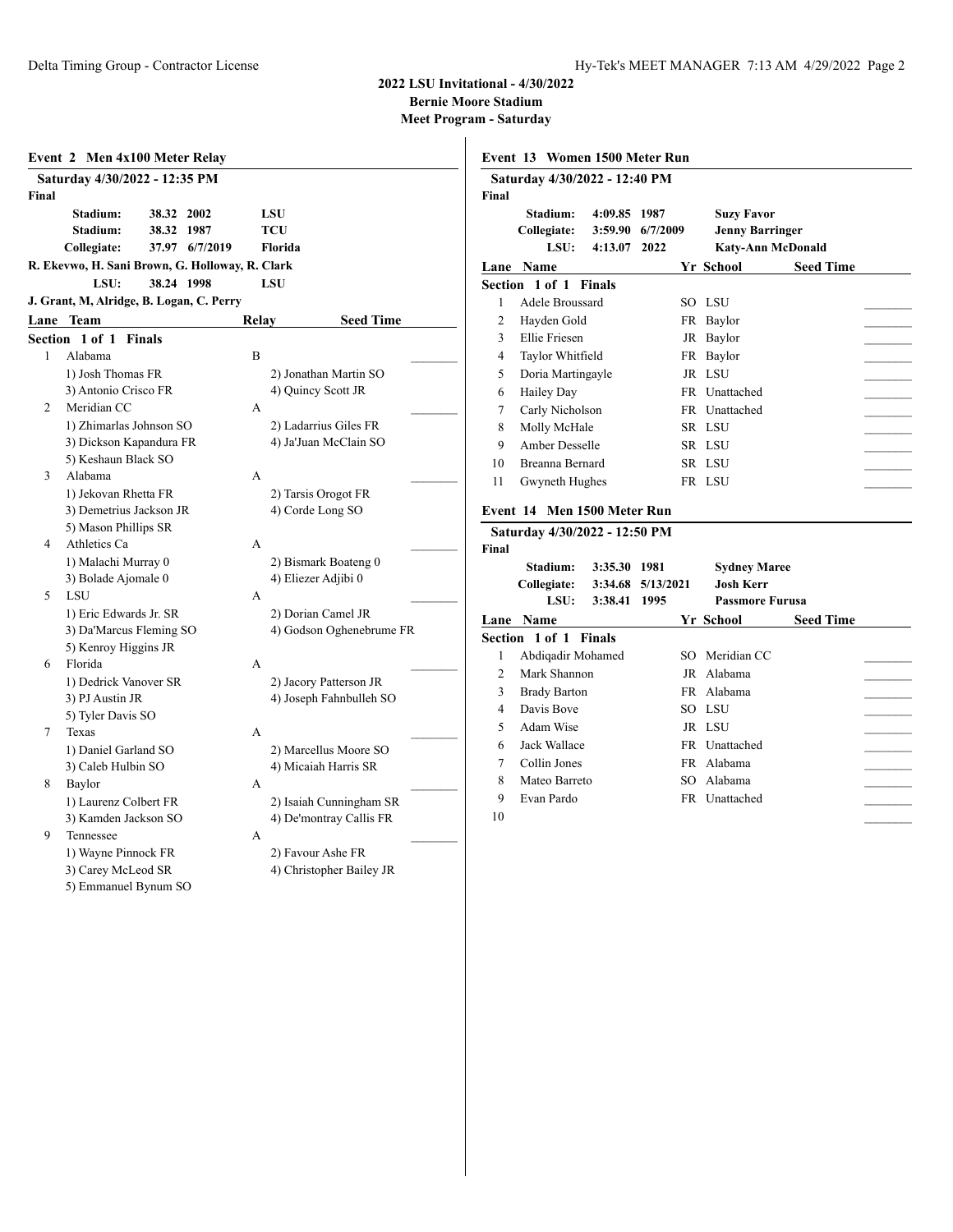### **2022 LSU Invitational - 4/30/2022 Bernie Moore Stadium**

|                | Saturday 4/30/2022 - 1:05 PM         |            |                |                               |                  |                | Saturday 4/30/2022 - 1:15 PM         |            |                 |                       |                         |  |
|----------------|--------------------------------------|------------|----------------|-------------------------------|------------------|----------------|--------------------------------------|------------|-----------------|-----------------------|-------------------------|--|
|                | <b>Final (Sections against time)</b> |            |                |                               |                  |                | <b>Final (Sections against time)</b> |            |                 |                       |                         |  |
|                | Stadium:                             | 12.70 2018 |                | <b>Devynne Charlton</b>       |                  |                | Stadium:                             | 13.28 2021 |                 | <b>Robert Dunning</b> |                         |  |
|                | Collegiate:                          |            | 12.39 6/8/2013 | <b>Brianna Rollins-McNeal</b> |                  |                | Collegiate:                          |            | 12.98 6/6/2019  | <b>Grant Holloway</b> |                         |  |
|                | LSU:                                 | 12.44 2022 |                | <b>Tonea Marshall</b>         |                  |                | LSU:                                 |            | 13.11 2022      | <b>Damion Thomas</b>  |                         |  |
|                | Lane Name                            |            |                | <b>Yr School</b>              | <b>Seed Time</b> |                | Lane Name                            |            |                 | Yr School             | <b>Seed Time</b>        |  |
|                | Section 1 of 3 Finals                |            |                |                               |                  |                | Section 1 of 2 Finals                |            |                 |                       |                         |  |
| 1              | Milan Young                          |            |                | SR Texas                      |                  |                | Caleb Foster                         |            |                 | SO Florida            |                         |  |
| 2              | Jayla Hollis                         |            |                | SO Arkansas                   |                  | $\overline{c}$ | Corde Long                           |            | SO              | Alabama               |                         |  |
| 3              | Yoveinny Mota                        |            |                | JR Arkansas                   |                  | 3              | Johnny Brackins                      |            |                 | FR Baylor             |                         |  |
| 4              | Ackera Nugent                        |            |                | FR Baylor                     |                  | 4              | Elijah Morris                        |            |                 | FR Baylor             |                         |  |
| 5              | Grace Stark                          |            |                | SO Florida                    |                  | 5              | Grant Holloway                       |            |                 | adidas                |                         |  |
| 6              | Alia Armstrong                       |            |                | SO LSU                        |                  | 6              | Eric Edwards Jr.                     |            |                 | SR LSU                |                         |  |
| 7              | Alaysha Johnson                      |            |                | <b>MORE SPORTS</b>            |                  | 7              | DeShaun Jones                        |            |                 | SR Unattached         |                         |  |
| 8              | Emelia Chatfield                     |            |                | SO Texas                      |                  | 8              | Joey Daniels                         |            |                 | Athletics Ca          |                         |  |
| 9              | Alexis Duncan                        |            |                | SR Baylor                     |                  | 9              | Keirston Paige                       |            |                 | SO Ole Miss           |                         |  |
|                | Section 2 of 3 Finals                |            |                |                               |                  |                | Section 2 of 2 Finals                |            |                 |                       |                         |  |
| 1              |                                      |            |                |                               |                  | 1              |                                      |            |                 |                       |                         |  |
| 2              | Kristine Blazevica                   |            |                | SO Texas                      |                  | $\overline{c}$ |                                      |            |                 |                       |                         |  |
| 3              | Kiara Rhodes                         |            |                | SR Baylor                     |                  | 3              |                                      |            |                 |                       |                         |  |
| 4              | Lolo Jones                           |            |                | Tiger Olympi                  |                  | 4              | Osaji Skyers                         |            |                 | FR Florida            |                         |  |
| 5              | Anna Hall                            |            |                | SO Florida                    |                  | 5              | <b>Spencer Brown</b>                 |            |                 | JR Ole Miss           |                         |  |
| 6              | Kennedy Bailey                       |            |                | SR Baylor                     |                  | 6              | <b>Arthur Price</b>                  |            |                 | Tiger Olympi          |                         |  |
| 7              | Sasha Wells                          |            |                | SR Florida                    |                  | 7              | Peyton Davis                         |            |                 | SO Tennessee          |                         |  |
| 8              | Alyssa Miller                        |            |                | JR Baylor                     |                  | 8              |                                      |            |                 |                       |                         |  |
| 9              |                                      |            |                |                               |                  | 9              |                                      |            |                 |                       |                         |  |
|                | Section 3 of 3 Finals                |            |                |                               |                  |                |                                      |            |                 |                       |                         |  |
| 1              |                                      |            |                |                               |                  |                | <b>Event 9 Women 400 Meter Dash</b>  |            |                 |                       |                         |  |
| $\overline{2}$ |                                      |            |                |                               |                  |                | Saturday 4/30/2022 - 1:25 PM         |            |                 |                       |                         |  |
| 3              |                                      |            |                |                               |                  |                | Final (Sections against time)        |            |                 |                       |                         |  |
| 4              | Annie Strong                         |            |                | FR Ole Miss                   |                  |                | Stadium:                             |            | 49.71 2016      | <b>Courtney Okolo</b> |                         |  |
| 5              | Meg Goebel                           |            |                | SO Ole Miss                   |                  |                | Collegiate:                          |            | 49.71 4/23/2016 | <b>Courtney Okolo</b> |                         |  |
| 6              | Arryona Simmons                      |            |                | FR Meridian CC                |                  |                | LSU:                                 |            | 50.60 1997      |                       | <b>LaTarsha Stroman</b> |  |
| 7              |                                      |            |                |                               |                  |                | Lane Name                            |            |                 | Yr School             | <b>Seed Time</b>        |  |
| 8              |                                      |            |                |                               |                  |                | Section 1 of 3 Finals                |            |                 |                       |                         |  |
| 9              |                                      |            |                |                               |                  |                | Christal Mosley                      |            |                 | JR Alabama            |                         |  |
|                |                                      |            |                |                               |                  | 2              | Maddy Price                          |            |                 | Athletics Ca          |                         |  |
|                |                                      |            |                |                               |                  | 3              | Rosey Effiong                        |            |                 | FR Arkansas           |                         |  |
|                |                                      |            |                |                               |                  | 4              | Paris Peoples                        |            |                 | JR Arkansas           |                         |  |
|                |                                      |            |                |                               |                  | 5              | Kendall Ellis                        |            |                 | New Balance           |                         |  |
|                |                                      |            |                |                               |                  | 6              | <b>Britton Wilson</b>                |            |                 | SO Arkansas           |                         |  |
|                |                                      |            |                |                               |                  |                | Amber Anning                         |            |                 | SO LSU                |                         |  |
|                |                                      |            |                |                               |                  |                | Morgan Burks Magee                   |            |                 | SR Arkansas           |                         |  |
|                |                                      |            |                |                               |                  | 9              | Kavia Francis                        |            |                 | FR Baylor             |                         |  |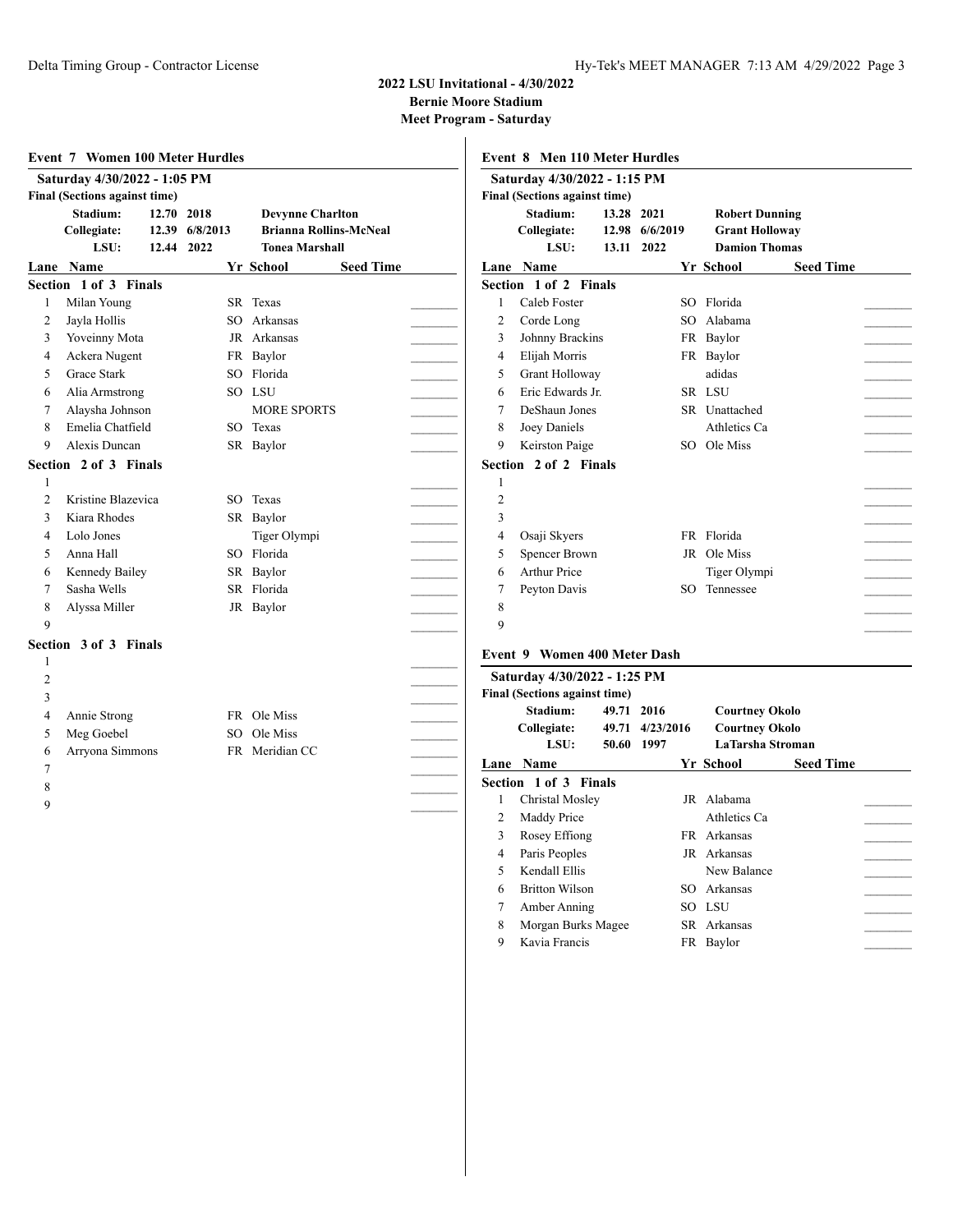# **2022 LSU Invitational - 4/30/2022 Bernie Moore Stadium**

**Meet Program - Saturday**

|              | Section 2 of 3 Finals(Event 9 Women 400 Meter Dash)         |     |              |  |
|--------------|-------------------------------------------------------------|-----|--------------|--|
| 1            | Doneisha Anderson                                           |     | JR Florida   |  |
| 2            | Ashanti Denton                                              | FR. | Arkansas     |  |
| $\mathbf{3}$ | Gontse Morake                                               | SO  | Baylor       |  |
| 4            | Taylor Manson                                               |     | SR Florida   |  |
| 5            | Micha Powell                                                |     | Athletics Ca |  |
| 6            | Imaobong Nse Uko                                            |     | FR Baylor    |  |
| 7            | <b>Sterling Lester</b>                                      | JR  | Florida      |  |
| 8            | Caitlan Tate                                                | SR. | Florida      |  |
| 9            | Nicole Sreenan                                              |     | JR Tennessee |  |
|              | Section 3 of 3 Finals                                       |     |              |  |
| 1            |                                                             |     |              |  |
| 2            |                                                             |     |              |  |
| 3            |                                                             |     |              |  |
| 4            | Cierra Wash                                                 |     | FR Baylor    |  |
| 5            | Chanice Spicer                                              | FR  | Alabama      |  |
| 6            | Ackelia Smith                                               |     | FR Texas     |  |
| 7            | Lily Williams                                               |     | FR Baylor    |  |
| 8            |                                                             |     |              |  |
| 9            |                                                             |     |              |  |
|              | Event 10 Men 400 Meter Dash<br>Saturday 4/30/2022 - 1:35 PM |     |              |  |
|              | Final (Soctions against time)                               |     |              |  |

| Stadium:           |       |                                                                                                                                                                                                                                                                                                                                                                      |                     |                                                                                                                                         |                                                                       |
|--------------------|-------|----------------------------------------------------------------------------------------------------------------------------------------------------------------------------------------------------------------------------------------------------------------------------------------------------------------------------------------------------------------------|---------------------|-----------------------------------------------------------------------------------------------------------------------------------------|-----------------------------------------------------------------------|
| Collegiate:        |       | 6/8/2018                                                                                                                                                                                                                                                                                                                                                             |                     |                                                                                                                                         |                                                                       |
| LSU:               | 44.29 | 1999                                                                                                                                                                                                                                                                                                                                                                 |                     |                                                                                                                                         |                                                                       |
| <b>Lane Name</b>   |       |                                                                                                                                                                                                                                                                                                                                                                      |                     | <b>Seed Time</b>                                                                                                                        |                                                                       |
|                    |       |                                                                                                                                                                                                                                                                                                                                                                      |                     |                                                                                                                                         |                                                                       |
| Brian Herron       |       | SO.                                                                                                                                                                                                                                                                                                                                                                  | Texas               |                                                                                                                                         |                                                                       |
|                    |       |                                                                                                                                                                                                                                                                                                                                                                      |                     |                                                                                                                                         |                                                                       |
|                    |       |                                                                                                                                                                                                                                                                                                                                                                      |                     |                                                                                                                                         |                                                                       |
|                    |       |                                                                                                                                                                                                                                                                                                                                                                      |                     |                                                                                                                                         |                                                                       |
|                    |       |                                                                                                                                                                                                                                                                                                                                                                      | adidas              |                                                                                                                                         |                                                                       |
|                    |       |                                                                                                                                                                                                                                                                                                                                                                      |                     |                                                                                                                                         |                                                                       |
| <b>Tyler Terry</b> |       |                                                                                                                                                                                                                                                                                                                                                                      | Tiger Olympi        |                                                                                                                                         |                                                                       |
|                    |       |                                                                                                                                                                                                                                                                                                                                                                      | Tennessee           |                                                                                                                                         |                                                                       |
| EJ Floreal         |       |                                                                                                                                                                                                                                                                                                                                                                      | Unattached          |                                                                                                                                         |                                                                       |
|                    |       |                                                                                                                                                                                                                                                                                                                                                                      |                     |                                                                                                                                         |                                                                       |
|                    |       | SO <sub>2</sub>                                                                                                                                                                                                                                                                                                                                                      | Alabama             |                                                                                                                                         |                                                                       |
| Jon Maas           |       |                                                                                                                                                                                                                                                                                                                                                                      | Texas               |                                                                                                                                         |                                                                       |
|                    |       |                                                                                                                                                                                                                                                                                                                                                                      |                     |                                                                                                                                         |                                                                       |
|                    |       |                                                                                                                                                                                                                                                                                                                                                                      | Baylor              |                                                                                                                                         |                                                                       |
|                    |       | SO.                                                                                                                                                                                                                                                                                                                                                                  | Alabama             |                                                                                                                                         |                                                                       |
|                    |       |                                                                                                                                                                                                                                                                                                                                                                      |                     |                                                                                                                                         |                                                                       |
|                    |       |                                                                                                                                                                                                                                                                                                                                                                      |                     |                                                                                                                                         |                                                                       |
|                    |       | SO.                                                                                                                                                                                                                                                                                                                                                                  | Florida             |                                                                                                                                         |                                                                       |
|                    |       |                                                                                                                                                                                                                                                                                                                                                                      |                     |                                                                                                                                         |                                                                       |
|                    |       | <b>Final (Sections against time)</b><br>Section 1 of 3 Finals<br>Howard Fields III<br>Champion Allison<br>Jacory Patterson<br>Noah Williams<br>Jonathan Jones<br>Christopher Bailey<br>Section 2 of 3 Finals<br>Grover Winston<br>Dillon Bedell<br>Matthew Moorer<br>Khaleb McRae<br>Leander Forbes<br>Nathaniel Ezekiel<br><b>Anthony Brodie</b><br>Gabriel Serrano | 44.12 1987<br>43.61 | Yr School<br>SR Baylor<br>JR Florida<br>JR Florida<br>JR Texas<br>JR<br>SR.<br>FR Baylor<br>JR<br>JR Alabama<br>FR Baylor<br>JR Alabama | <b>Butch Reynolds</b><br><b>Michael Norman</b><br><b>Derrick Brew</b> |

|   | Section 3 of 3 Finals |             |  |
|---|-----------------------|-------------|--|
|   |                       |             |  |
| 2 | Quincy Hall           | adidas      |  |
| 3 | Leo Neugebauer        | SO Texas    |  |
| 4 | Isaiah Weasby         | SO Ole Miss |  |
| 5 | Aaron Smith           | SO LSU      |  |
| 6 | Jonathan Martin       | SO Alabama  |  |
| 7 | Joel Ekeanyanwu       | FR LSU      |  |
| 8 | Preston York          | FR Baylor   |  |
| 9 | Peyton Lowery         | JR Ole Miss |  |
|   |                       |             |  |

### **Event 11 Women 100 Meter Dash**

|                | Saturday 4/30/2022 - 1:45 PM         |                |                              |                  |  |
|----------------|--------------------------------------|----------------|------------------------------|------------------|--|
|                | <b>Final (Sections against time)</b> |                |                              |                  |  |
|                | Stadium:<br>10.85 2017               |                | Aleia Hobbs                  |                  |  |
|                | Collegiate:                          | 10.75 6/8/2019 | <b>Sha' Carri Richardson</b> |                  |  |
|                | LSU:                                 | 10.75 6/8/2019 | <b>Sha' Carri Richardson</b> |                  |  |
|                | <b>Lane Name</b>                     |                | Yr School                    | <b>Seed Time</b> |  |
|                | <b>Section 1 of 4 Finals</b>         |                |                              |                  |  |
| 1              | Ackera Nugent                        |                | FR Baylor                    |                  |  |
| 2              | Khamica Bingham                      |                | Athletics Ca                 |                  |  |
| 3              | Jenna Prandini                       |                | Puma                         |                  |  |
| 4              | Favour Ofili                         |                | SO LSU                       |                  |  |
| 5              | Jada Baylark                         |                | SR Arkansas                  |                  |  |
| 6              | Crystal Emmanuel                     |                | Athletics Ca                 |                  |  |
| 7              | Aleia Hobbs                          |                | Tiger Olympi                 |                  |  |
| 8              | Kynnedy Flannel                      |                | JR Texas                     |                  |  |
| 9              | Caira Pettway                        |                | SR Baylor                    |                  |  |
|                | Section 2 of 4 Finals                |                |                              |                  |  |
| 1              | Sydney Washington                    |                | SR Baylor                    |                  |  |
| 2              | Tionna Brown                         |                | SO LSU                       |                  |  |
| 3              | <b>Thelma Davies</b>                 |                | SO LSU                       |                  |  |
| 4              | Joella Lloyd                         | SO.            | Tennessee                    |                  |  |
| 5              | Mikiah Brisco                        |                | Tiger Olympi                 |                  |  |
| 6              | Rhasidat Adeleke                     |                | SO Texas                     |                  |  |
| 7              | <b>Grace Stark</b>                   |                | SO Florida                   |                  |  |
| 8              | Kevona Davis                         |                | SO Texas                     |                  |  |
| 9              | Ayla Stanisclaus                     | SO.            | Alabama                      |                  |  |
|                | Section 3 of 4 Finals                |                |                              |                  |  |
| 1              | Kelly Rowe                           |                | SR Ole Miss                  |                  |  |
| $\overline{c}$ | Hannah Douglas                       |                | FR LSU                       |                  |  |
| 3              | Sade McCreath-Tardiel                |                | Athletics Ca                 |                  |  |
| 4              | Kailei Collins                       |                | SO Texas                     |                  |  |
| 5              | Talitha Diggs                        | SO             | Florida                      |                  |  |
| 6              | Talaya Lewis                         |                | SO Alabama                   |                  |  |
| 7              | Morgan Smalls                        |                | SO LSU                       |                  |  |
| 8              | Nyoka Maxwell                        |                | Athletics Ca                 |                  |  |
| 9              | Joanne Reid                          |                | FR Arkansas                  |                  |  |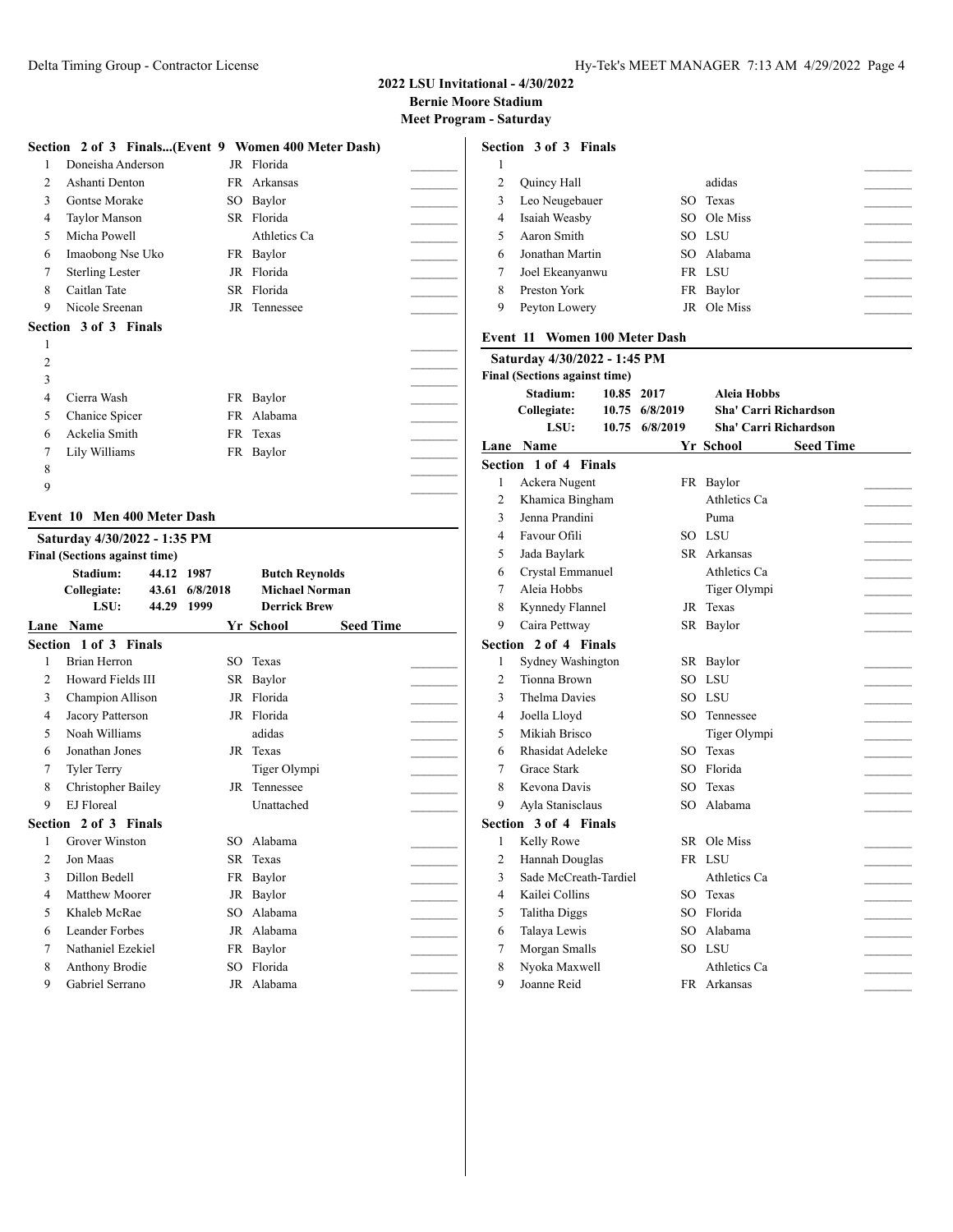## **2022 LSU Invitational - 4/30/2022 Bernie Moore Stadium Meet Program - Saturday**

|   | Section 4 of 4 Finals(Event 11 Women 100 Meter Dash) |              |  |
|---|------------------------------------------------------|--------------|--|
|   |                                                      |              |  |
| 2 | Serena Bolden                                        | SO LSU       |  |
| 3 | Summer Sergeant                                      | FR Baylor    |  |
| 4 | Bria Bullard                                         | FR Baylor    |  |
| 5 | Michaela Francois                                    | FR Baylor    |  |
| 6 | Jacqueline Madogo                                    | Athletics Ca |  |
|   | Milan Fields                                         | FR Alabama   |  |
| 8 | Demitra Carter                                       | SR Baylor    |  |
| 9 | Marissa Papaconstantinou                             | Athletics Ca |  |

# **Event 12 Men 100 Meter Dash**

|                | Saturday 4/30/2022 - 2:00 PM         |      |          |    |                          |                  | Satı           |
|----------------|--------------------------------------|------|----------|----|--------------------------|------------------|----------------|
|                | <b>Final (Sections against time)</b> |      |          |    |                          |                  | Final          |
|                | Stadium:                             | 9.99 | 1995     |    | <b>Donovan Bailey</b>    |                  |                |
|                | Collegiate:                          | 9.82 | 6/7/2017 |    | <b>Christian Coleman</b> |                  |                |
|                | LSU:                                 | 9.89 | 2008     |    | <b>Richard Thompson</b>  |                  |                |
|                | Lane Name                            |      |          |    | Yr School                | <b>Seed Time</b> | Lane           |
|                | Section 1 of 4 Finals                |      |          |    |                          |                  | Sectio         |
| 1              | De'montray Callis                    |      |          |    | FR Baylor                |                  | 1              |
| $\overline{2}$ | <b>Tyler Davis</b>                   |      |          | SO | Florida                  |                  | 2              |
| 3              | Godson Oghenebrume                   |      |          |    | FR LSU                   |                  | 3              |
| 4              | Dedrick Vanover                      |      |          |    | SR Florida               |                  | 4              |
| 5              | Da'Marcus Fleming                    |      |          |    | SO LSU                   |                  | 5              |
| 6              | Favour Ashe                          |      |          |    | FR Tennessee             |                  | 6              |
| $\tau$         | Micaiah Harris                       |      |          | SR | Texas                    |                  | 7              |
| 8              | Joseph Fahnbulleh                    |      |          |    | SO Florida               |                  | 8              |
| 9              | Jaron Flournoy                       |      |          |    | Tiger Olympi             |                  | 9              |
|                | Section 2 of 4 Finals                |      |          |    |                          |                  | 10             |
| 1              | Elijah Dryer                         |      |          |    | SR Ole Miss              |                  |                |
| $\overline{2}$ | Jekovan Rhetta                       |      |          |    | FR Alabama               |                  | Event          |
| 3              | Keshaun Black                        |      |          |    | SO Meridian CC           |                  | Satı           |
| 4              | Laurenz Colbert                      |      |          |    | FR Baylor                |                  | Final          |
| 5              | Kenroy Higgins                       |      |          |    | JR LSU                   |                  |                |
| 6              | Aaron Ernest                         |      |          |    | Tiger Olympi             |                  |                |
| 7              | <b>Bismark Boateng</b>               |      |          |    | Athletics Ca             |                  |                |
| 8              | <b>Brendon Rodney</b>                |      |          |    | Athletics Ca             |                  | Lane           |
| 9              | Kamden Jackson                       |      |          |    | SO Baylor                |                  | Sectio         |
|                | Section 3 of 4 Finals                |      |          |    |                          |                  | 1              |
| 1              | Zhimarlas Johnson                    |      |          |    | SO Meridian CC           |                  | $\overline{c}$ |
| $\overline{c}$ | Jahnoy Thompson                      |      |          |    | Tiger Olympi             |                  | 3              |
| 3              | Cameron Mahorn                       |      |          |    | JR Florida               |                  | 4              |
| 4              | Malachi Murray                       |      |          |    | Athletics Ca             |                  | 5              |
| 5              | Eliezer Adjibi                       |      |          |    | Athletics Ca             |                  | 6              |
| 6              | Kemuel Santana                       |      |          |    | SR Florida               |                  | 7              |
| 7              | <b>Josh Thomas</b>                   |      |          |    | FR Alabama               |                  | 8              |
| 8              | Akanni Hislop                        |      |          |    | Tiger Olympi             |                  | 9              |
| 9              | Ryan Star                            |      |          |    | FR Ole Miss              |                  |                |

# **Section 4 of 4 Finals**  $\overline{\phantom{a}}$  $2 \overline{ }$  \_\_\_\_\_\_\_\_\_ Leo Neugebauer SO Texas \_\_\_\_\_\_\_\_\_ Solomon Washington FR Texas \_\_\_\_\_\_\_\_\_ 6 Stacy Brown Jr Austin Cole Athletics Ca \_\_\_\_\_\_\_\_\_

# **Event 5 Women 800 Meter Run**

|                | Saturday 4/30/2022 - 2:15 PM    |                               |                           |                                                                |                  |  |
|----------------|---------------------------------|-------------------------------|---------------------------|----------------------------------------------------------------|------------------|--|
| Final          | Stadium:<br>Collegiate:<br>LSU: | 2:00.76<br>1:57.73<br>1:59.93 | 2013<br>4/17/2021<br>2013 | <b>Natoya Goule</b><br><b>Athing Mu</b><br><b>Natoya Goule</b> |                  |  |
| Lane           | <b>Name</b>                     |                               |                           | Yr School                                                      | <b>Seed Time</b> |  |
|                | <b>Section 1 of 1 Finals</b>    |                               |                           |                                                                |                  |  |
| 1              | Quinn Owen                      |                               |                           | JR Arkansas                                                    |                  |  |
| $\mathfrak{D}$ | Hannah Carroll                  |                               |                           | SO LSU                                                         |                  |  |
| 3              | Madison Hulsey                  |                               |                           | FR Ole Miss                                                    |                  |  |
| 4              | Aaliyah Miller                  |                               |                           | SR Baylor                                                      |                  |  |
| 5              | Katy-Ann McDonald               |                               |                           | JR LSU                                                         |                  |  |
| 6              | Michaela Rose                   |                               |                           | FR LSU                                                         |                  |  |
| 7              | Emma Dilullo                    |                               |                           | JR Tennessee                                                   |                  |  |
| 8              | Carolyn Barksdale               |                               |                           | FR Tennessee                                                   |                  |  |
| 9              | Emily Knight                    |                               |                           | SO Tennessee                                                   |                  |  |
| 10             | Lorena Rangel Batres            |                               |                           | SO LSU                                                         |                  |  |

#### **Event 6 Men 800 Meter Run**

|                | Saturday 4/30/2022 - 2:20 PM |              |                   |                       |                  |  |
|----------------|------------------------------|--------------|-------------------|-----------------------|------------------|--|
| Final          |                              |              |                   |                       |                  |  |
|                | Stadium:                     | 1:45.17 2002 |                   | <b>Otukile Lekote</b> |                  |  |
|                | Collegiate:                  |              | 1:43.25 4/28/2018 | Michael Saruni        |                  |  |
|                | LSU:                         | 1:45.53 1987 |                   | Robin Van Helden      |                  |  |
| Lane           | <b>Name</b>                  |              |                   | Yr School             | <b>Seed Time</b> |  |
|                | Section 1 of 2 Finals        |              |                   |                       |                  |  |
| 1              | Nicholas Scott               |              |                   | SR Southern           |                  |  |
| $\mathfrak{D}$ | Parker McBride               |              |                   | <b>JR</b> New Orleans |                  |  |
| 3              | Eric Coston                  |              |                   | SR LSU                |                  |  |
| 4              | Alex Kay                     |              |                   | SO Tennessee          |                  |  |
| 5              | Alec Snell                   |              |                   | JR New Orleans        |                  |  |
| 6              | Joe Hoots                    |              |                   | JR Tennessee          |                  |  |
| 7              | Justin Swann                 |              |                   | FR Tennessee          |                  |  |
| 8              | Grady Shiflet                |              |                   | SO Alabama            |                  |  |
| 9              | Jacob Lough                  |              | JR                | Ole Miss              |                  |  |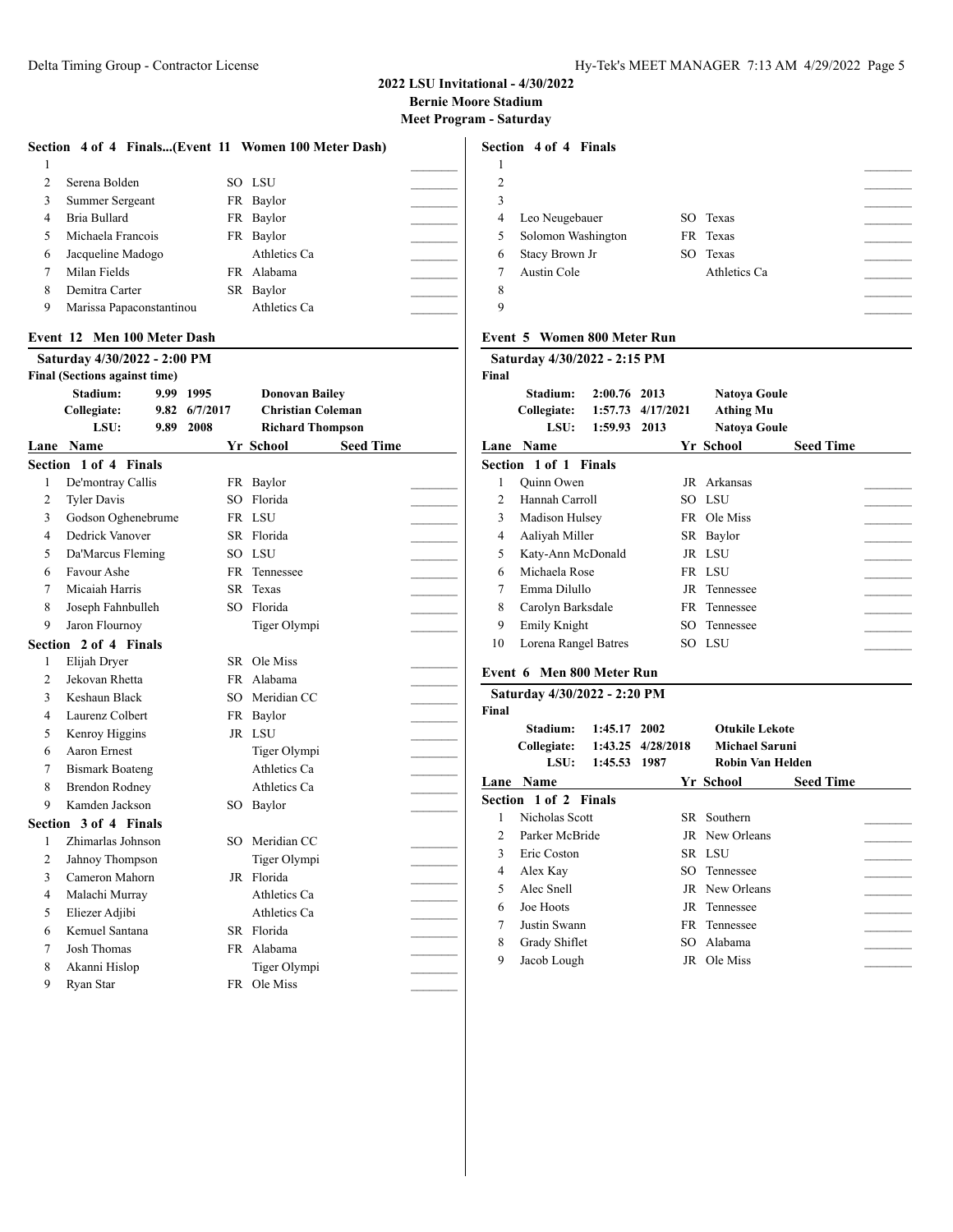## **2022 LSU Invitational - 4/30/2022 Bernie Moore Stadium** - Saturday

|  | leet Program - Saturdaj |  |  |  |
|--|-------------------------|--|--|--|
|--|-------------------------|--|--|--|

| Section 2 of 2 Finals(Event 6 Men 800 Meter Run) |                          |  |
|--------------------------------------------------|--------------------------|--|
| 1 Thomas Daigle                                  | JR LSU                   |  |
| 2 Adam Wise                                      | JR LSU                   |  |
| $2 \times 1.$ D. $\ldots$ 1.                     | $ED = \bigcap A$ . $M$ . |  |

|             | 3 Cole Piotrowski  | FR Ole Miss    |  |
|-------------|--------------------|----------------|--|
|             | 4 Ryan Maseman     | FR Alabama     |  |
|             | 5 Amos Beadle      | SO Meridian CC |  |
|             | 6 Dyllon Nimmers   | FR LSU         |  |
| $7^{\circ}$ | Jack Wallace       | FR Unattached  |  |
| 8           | Isiah Travis       | FR LSU         |  |
| 9           | Stephen Schlottman | JR LSU         |  |

#### **Event 15 Women 400 Meter Hurdles**

|                          | Saturday 4/30/2022 - 2:30 PM         |            |                 |                          |                  |  |
|--------------------------|--------------------------------------|------------|-----------------|--------------------------|------------------|--|
|                          | <b>Final (Sections against time)</b> |            |                 |                          |                  |  |
|                          | Stadium:                             | 54.70 2016 |                 | <b>Ashley Spencer</b>    |                  |  |
|                          | Collegiate:                          |            | 52.75 5/13/2018 | <b>Sydney McLaughlin</b> |                  |  |
|                          | LSU:                                 | 53.97      | 2007            | Nickiesha Wilson         |                  |  |
|                          | Lane Name                            |            |                 | Yr School                | <b>Seed Time</b> |  |
|                          | Section 1 of 1 Finals                |            |                 |                          |                  |  |
| 1                        | Demitra Carter                       |            | SR.             | Baylor                   |                  |  |
| $\mathfrak{D}$           | Briana Garcia                        |            | JR              | Baylor                   |                  |  |
| 3                        | Garriel White                        |            |                 | FR LSU                   |                  |  |
| 4                        | Vanessa Watson                       |            | SO.             | Florida                  |                  |  |
| $\overline{\phantom{0}}$ | <b>Britton Wilson</b>                |            | SO              | Arkansas                 |                  |  |
| 6                        | Cassandra Tate                       |            |                 | Tiger Olympi             |                  |  |
| 7                        | Brooke Jaworski                      |            | SO.             | Texas                    |                  |  |
| 8                        | Sydney Milani                        |            | JR              | Alabama                  |                  |  |
| 9                        | Tyra Wilson                          |            |                 | FR Texas                 |                  |  |
|                          | Event 16 Men 400 Meter Hurdles       |            |                 |                          |                  |  |
|                          | Saturday 4/30/2022 - 2:35 PM         |            |                 |                          |                  |  |
|                          | <b>Final (Sections against time)</b> |            |                 |                          |                  |  |
|                          | Stadium:                             | 48.16 2002 |                 | <b>Rickey Harris</b>     |                  |  |
|                          | Collegiate:                          |            | 47.02 6/8/2018  | Rai Benjamin             |                  |  |
|                          |                                      |            |                 |                          |                  |  |
|                          | LSU:                                 | 47.67      | 2005            | <b>Bennie Brazell</b>    |                  |  |
|                          | Lane Name                            |            |                 | Yr School                | <b>Seed Time</b> |  |
|                          | Section 1 of 2 Finals                |            |                 |                          |                  |  |
| 1                        |                                      |            |                 |                          |                  |  |
| 2                        | Collin Sieffert                      |            |                 | SR Florida               |                  |  |
| 3                        | <b>Ouincy Hall</b>                   |            |                 | adidas                   |                  |  |
| 4                        | Charles Brockman III                 |            |                 | SR Texas                 |                  |  |
| 5                        | Sean Burrell                         |            | SO.             | - LSU                    |                  |  |
| 6                        | Quincy Downing                       |            |                 | Tiger Olympi             |                  |  |
| 7                        | Rasheeme Griffith                    |            | SO              | Tennessee                |                  |  |

9 Clayton Elder SO Alabama

|                | Section 2 of 2 Finals |                |  |
|----------------|-----------------------|----------------|--|
|                |                       |                |  |
| $\mathfrak{D}$ |                       |                |  |
| 3              |                       |                |  |
| 4              | Keenan Young          | SO Meridian CC |  |
| 5              | Norman Mukwada        | FR Meridian CC |  |
| 6              | Elijah Morris         | FR Baylor      |  |
| 7              | Nicquaine Henry       | SO Meridian CC |  |
| 8              |                       |                |  |
| 9              |                       |                |  |
|                |                       |                |  |

# **Event 17 Women 200 Meter Dash**

|                | Saturday 4/30/2022 - 2:45 PM         |                 |     |                     |                  |  |
|----------------|--------------------------------------|-----------------|-----|---------------------|------------------|--|
|                | <b>Final (Sections against time)</b> |                 |     |                     |                  |  |
|                | Stadium:                             | 22.38 2022      |     | <b>Abby Steiner</b> |                  |  |
|                | Collegiate:                          | 21.96 4/15/2022 |     | <b>Favour Ofili</b> |                  |  |
|                | LSU:                                 | 21.96 2022      |     | <b>Favour Olifi</b> |                  |  |
|                | <b>Lane Name</b>                     |                 |     | Yr School           | <b>Seed Time</b> |  |
|                | Section 1 of 6 Finals                |                 |     |                     |                  |  |
| 1              |                                      |                 |     |                     |                  |  |
| $\overline{c}$ | Kevona Davis                         |                 |     | SO Texas            |                  |  |
| 3              | Talitha Diggs                        |                 | SO. | Florida             |                  |  |
| 4              | Symone Mason                         |                 |     | SR LSU              |                  |  |
| 5              | Jenna Prandini                       |                 |     | Puma                |                  |  |
| 6              | <b>Thelma Davies</b>                 |                 |     | SO LSU              |                  |  |
| 7              | Jada Baylark                         |                 |     | SR Arkansas         |                  |  |
| 8              | Khamica Bingham                      |                 |     | Athletics Ca        |                  |  |
| 9              | Julien Alfred                        |                 |     | SO Texas            |                  |  |
|                | Section 2 of 6 Finals                |                 |     |                     |                  |  |
| 1              |                                      |                 |     |                     |                  |  |
| $\overline{c}$ | Yoveinny Mota                        |                 | JR  | Arkansas            |                  |  |
| 3              | <b>Stacey Ann Williams</b>           |                 | JR  | Texas               |                  |  |
| 4              | Kennedy Simon                        |                 | JR  | Texas               |                  |  |
| 5              | Jayla Hollis                         |                 | SO  | Arkansas            |                  |  |
| 6              | Leah Phillips                        |                 | SO. | - LSU               |                  |  |
| 7              | Kavia Francis                        |                 |     | FR Baylor           |                  |  |
| 8              | Amari Brown                          |                 | SO. | Alabama             |                  |  |
| 9              | Amarachukwu Obi                      |                 |     | SO Alabama          |                  |  |
|                | Section 3 of 6 Finals                |                 |     |                     |                  |  |
| $\mathbf{1}$   |                                      |                 |     |                     |                  |  |
| 2              | Imaobong Nse Uko                     |                 |     | FR Baylor           |                  |  |
| 3              | Micha Powell                         |                 |     | Athletics Ca        |                  |  |
| 4              | Rosey Effiong                        |                 | FR  | Arkansas            |                  |  |
| 5              | Emelia Chatfield                     |                 | SO  | Texas               |                  |  |
| 6              | Joanne Reid                          |                 | FR  | Arkansas            |                  |  |
| 7              | Joella Lloyd                         |                 | SO  | Tennessee           |                  |  |
| 8              | Sydney Washington                    |                 | SR  | Baylor              |                  |  |
| 9              | Jayda Eckford                        |                 | SR  | Ole Miss            |                  |  |
|                |                                      |                 |     |                     |                  |  |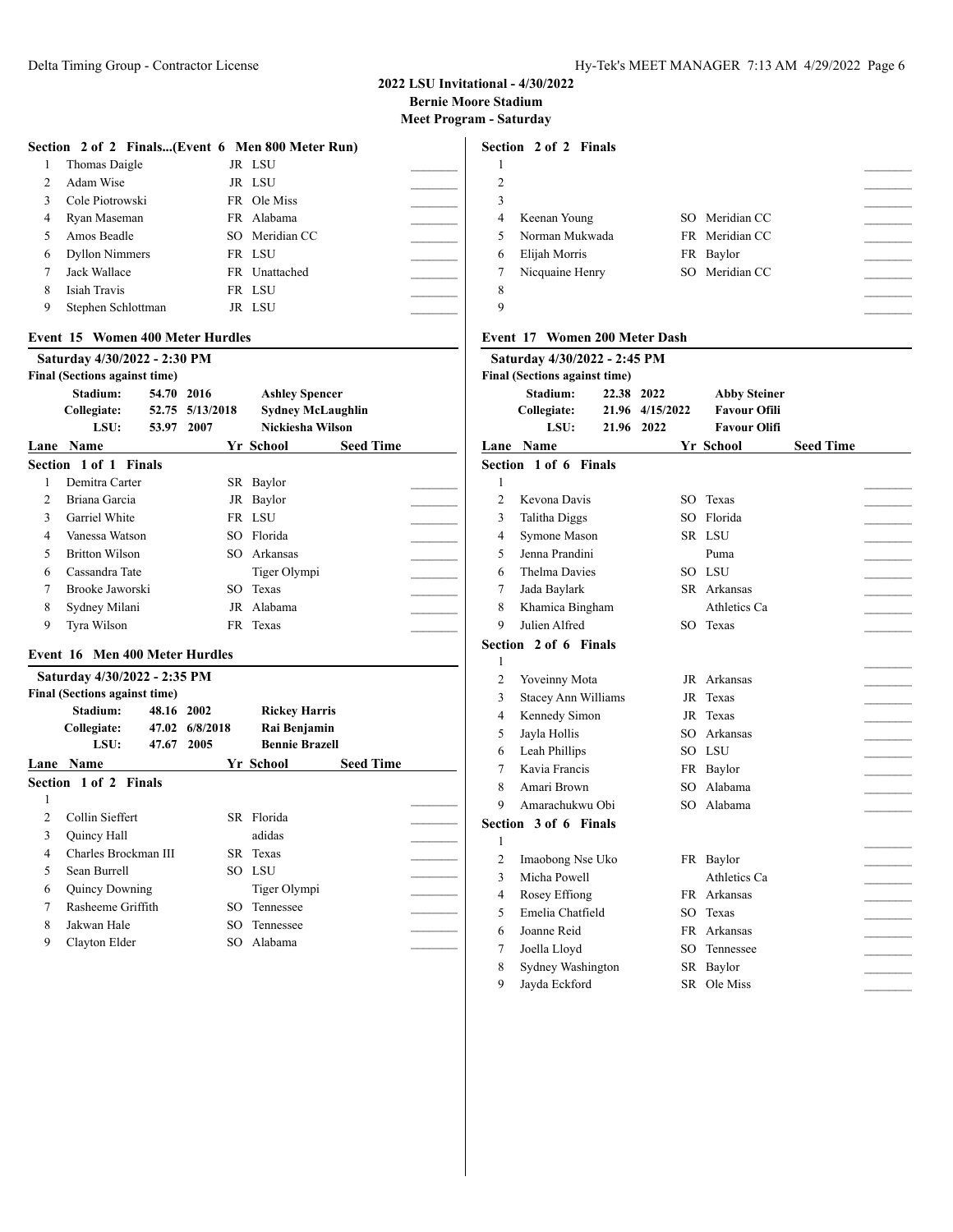## **2022 LSU Invitational - 4/30/2022 Bernie Moore Stadium Meet Program - Saturday**

|   | Section 4 of 6 Finals(Event 17 Women 200 Meter Dash) |                 |              |                | Section 2 of 5 Finals  |                    |
|---|------------------------------------------------------|-----------------|--------------|----------------|------------------------|--------------------|
|   |                                                      |                 |              |                |                        |                    |
| 2 | Talaya Lewis                                         |                 | SO Alabama   | 2              | <b>Josh Thomas</b>     | FR Alabama         |
| 3 | <b>Sterling Lester</b>                               |                 | JR Florida   | 3              | Kamden Jackson         | SO Baylor          |
| 4 | Na'Taja Ballard                                      |                 | FR Alabama   | 4              | <b>Bolade Ajomale</b>  | Athletics Ca       |
| 5 | Hannah Douglas                                       |                 | FR LSU       | 5              | <b>Tarsis Orogot</b>   | FR Alabama         |
| 6 | Ariyonna Augustine                                   |                 | JR Ole Miss  | 6              | Vernon Norwood         | Tiger Olympi       |
| 7 | Olivia Womack                                        |                 | SO Ole Miss  |                | <b>Bismark Boateng</b> | Athletics Ca       |
| 8 | Leya Buchanan                                        |                 | Athletics Ca | 8              | Da'Marcus Fleming      | SO LSU             |
| 9 | Kelly Rowe                                           |                 | SR Ole Miss  | 9              | Matthew Moorer         | JR Baylor          |
|   | Section 5 of 6 Finals                                |                 |              |                | Section 3 of 5 Finals  |                    |
|   |                                                      |                 |              |                |                        |                    |
| 2 | Sade McCreath-Tardiel                                |                 | Athletics Ca | $\overline{2}$ | Laurenz Colbert        | FR Baylor          |
| 3 | Arria Minor                                          |                 | SO Baylor    | 3              | Isaiah Cunningham      | SR Baylor          |
| 4 | Caitlan Tate                                         |                 | SR Florida   | 4              | Ryan Willie            | SO Florida         |
| 5 | Kailei Collins                                       |                 | SO Texas     | 5              | <b>Tyler Davis</b>     | SO Florida         |
| 6 | Tyra Gittens                                         |                 | SR Texas     | 6              | Demetrius Jackson      | JR Alabama         |
| 7 | Milan Young                                          |                 | SR Texas     | 7              | Cameron Mahorn         | JR Florida         |
| 8 | Michaela Francois                                    |                 | FR Baylor    | 8              | Daniel Garland         | SO Texas           |
| 9 | Shatara Johnson                                      |                 | SO Tennessee | 9              | Kemuel Santana         | SR Florida         |
|   | Section 6 of 6 Finals                                |                 |              |                | Section 4 of 5 Finals  |                    |
|   |                                                      |                 |              |                |                        |                    |
| 2 | Kennedy Bailey                                       |                 | SR Baylor    | $\overline{2}$ | Gabriele Montefalcone  | SR Texas<br>$\sim$ |
| 3 | Alexis Duncan                                        |                 | SR Baylor    | 3              | De'montray Callis      | FR Baylor          |
| 4 | Nyoka Maxwell                                        |                 | Athletics Ca | 4              | Jaron Flournoy         | Tiger Olympi       |
| 5 | Bria Bullard                                         |                 | FR Baylor    | 5              | Dedrick Vanover        | SR Florida         |
| 6 | Summer Sergeant                                      |                 | FR Baylor    | 6              | Jahnoy Thompson        | Tiger Olympi       |
| 7 | Cierra Wash                                          |                 | FR Baylor    |                | PJ Austin              | JR Florida         |
| 8 | Kristine Blazevica                                   | SO <sub>2</sub> | Texas        | 8              | Jacob Miley            | SO Florida         |
| 9 | Marissa Papaconstantinou                             |                 | Athletics Ca | 9              | Caleb Hulbin           | SO Texas           |
|   | Event 18 Men 200 Meter Dash                          |                 |              |                | Section 5 of 5 Finals  |                    |

# **Saturday 4/30/2022 - 3:05 PM Final (Sections against time) Stadium: 19.98 2002 Justin Gatlin 19.69 5/25/2007 LSU: 19.63 2006 Xavier Carter Lane Name Yr School Seed Time Section 1 of 5 Finals** 1  $\Box$ 2 Jathan Belaire SO Texas 3 Marcellus Moore SO Texas 4 Brendon Rodney Athletics Ca 5 Erriyon Knighton adidas \_\_\_\_\_\_\_\_\_ 6 Joseph Fahnbulleh SO Florida \_\_\_\_\_\_\_\_\_ 7 Dorian Camel JR LSU 8 EJ Floreal Unattached 9 Malachi Murray Athletics Ca

| <b>Josh Thomas</b>     |                     | FR Alabama   |                                                                                                           |
|------------------------|---------------------|--------------|-----------------------------------------------------------------------------------------------------------|
| Kamden Jackson         |                     | SO Baylor    |                                                                                                           |
| Bolade Ajomale         |                     | Athletics Ca |                                                                                                           |
| <b>Tarsis Orogot</b>   |                     |              |                                                                                                           |
| Vernon Norwood         |                     | Tiger Olympi |                                                                                                           |
| <b>Bismark Boateng</b> |                     | Athletics Ca |                                                                                                           |
| Da'Marcus Fleming      |                     |              |                                                                                                           |
| Matthew Moorer         |                     |              |                                                                                                           |
|                        |                     |              |                                                                                                           |
|                        |                     |              |                                                                                                           |
| Laurenz Colbert        | FR                  |              |                                                                                                           |
| Isaiah Cunningham      |                     | Baylor       |                                                                                                           |
| Ryan Willie            |                     |              |                                                                                                           |
| <b>Tyler Davis</b>     |                     |              |                                                                                                           |
| Demetrius Jackson      |                     |              |                                                                                                           |
| Cameron Mahorn         |                     |              |                                                                                                           |
| Daniel Garland         | SO.                 | Texas        |                                                                                                           |
| Kemuel Santana         | SR                  | Florida      |                                                                                                           |
| ction 4 of 5 Finals    |                     |              |                                                                                                           |
|                        |                     |              |                                                                                                           |
|                        |                     |              |                                                                                                           |
| Gabriele Montefalcone  | SR.                 | Texas        |                                                                                                           |
| De'montray Callis      | FR                  | Baylor       |                                                                                                           |
| Jaron Flournoy         |                     | Tiger Olympi |                                                                                                           |
| Dedrick Vanover        |                     | SR Florida   |                                                                                                           |
| Jahnoy Thompson        |                     | Tiger Olympi |                                                                                                           |
| PJ Austin              |                     | JR Florida   |                                                                                                           |
| Jacob Miley            |                     | SO Florida   |                                                                                                           |
| Caleb Hulbin           | SO.                 | Texas        |                                                                                                           |
| ction 5 of 5 Finals    |                     |              |                                                                                                           |
|                        |                     |              |                                                                                                           |
|                        |                     |              |                                                                                                           |
|                        |                     |              |                                                                                                           |
| Jayson Baldridge       |                     | SR Baylor    |                                                                                                           |
| Eliezer Adjibi         |                     | Athletics Ca |                                                                                                           |
| Akanni Hislop          |                     | Tiger Olympi |                                                                                                           |
| Aaron Ernest           |                     | Tiger Olympi |                                                                                                           |
| Antonio Crisco         |                     | FR Alabama   |                                                                                                           |
|                        | ction 3 of 5 Finals |              | FR Alabama<br>SO LSU<br>JR Baylor<br>Baylor<br>SR<br>SO Florida<br>SO Florida<br>JR Alabama<br>JR Florida |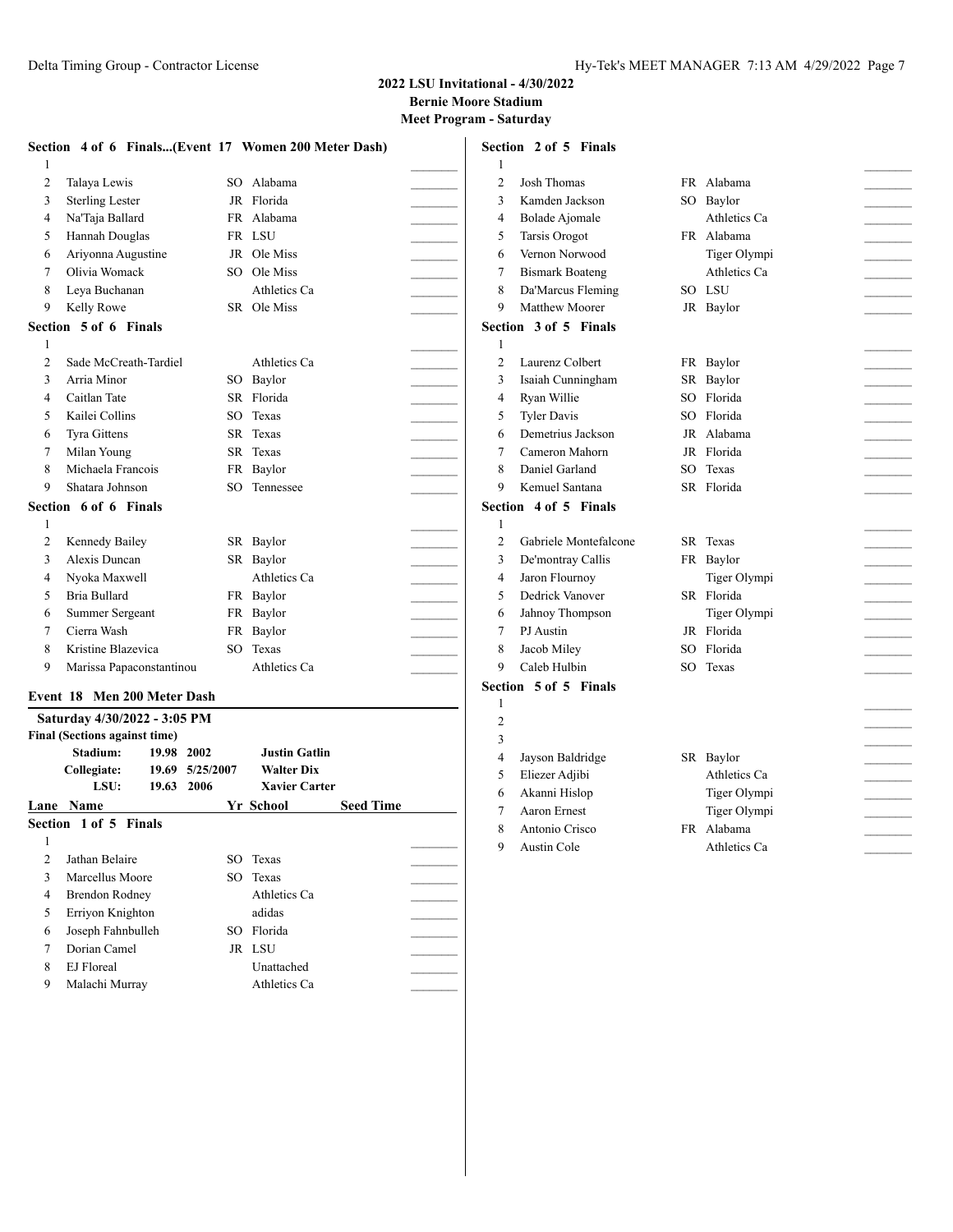**Bernie Moore Stadium**

|                | Saturday 4/30/2022 - 3:50 PM                |                       |                           |
|----------------|---------------------------------------------|-----------------------|---------------------------|
|                | <b>Final (Sections against time)</b>        |                       |                           |
|                | Stadium:<br>3:26.46 2002                    | <b>South Carolina</b> |                           |
|                | Collegiate:<br>3:22.34 6/12/2021            | Texas A&M             |                           |
|                | T. Robinson-Jones, C. Young, J. Reed, A. Mu |                       |                           |
|                | LSU:<br>3:24.59 2012                        | LSU                   |                           |
|                | L. McDermott, R. Alexander, C. Tate, J. Dav |                       |                           |
| Lane           | <b>Team</b>                                 | Relay                 | <b>Seed Time</b>          |
|                | Section 1 of 1<br><b>Finals</b>             |                       |                           |
| 1              |                                             |                       |                           |
| $\overline{2}$ |                                             |                       |                           |
| $\mathcal{L}$  | Texas                                       | B                     |                           |
|                | 1) Emelia Chatfield SO                      |                       | 2) Kristine Blazevica SO  |
|                | 3) Tyra Wilson FR                           |                       | 4) Brooke Jaworski SO     |
|                | 5) Kailei Collins SO                        |                       | 6) Ackelia Smith FR       |
| $\overline{4}$ | LSU                                         | A                     |                           |
|                | 1) Amber Anning SO                          |                       | 2) Favour Ofili SO        |
|                | 3) Michaela Rose FR                         |                       | 4) Garriel White FR       |
|                | 5) Symone Mason SR                          |                       | 6) Hannah Douglas FR      |
| 5              | Texas                                       | A                     |                           |
|                | 1) Rhasidat Adeleke SO                      |                       | 2) Julien Alfred SO       |
|                | 3) Kennedy Simon JR                         |                       | 4) Stacey Ann Williams JR |
|                | 5) Kynnedy Flannel JR                       |                       | 6) Milan Young SR         |
| 6              | Arkansas                                    | А                     |                           |
|                | 1) Morgan Burks Magee SR                    |                       | 2) Rosey Effiong FR       |
|                | 3) Ashanti Denton FR                        |                       | 4) Paris Peoples JR       |
|                | 5) Jayla Hollis SO                          |                       | 6) Jada Baylark SR        |
|                | 7) Britton Wilson SO                        |                       | 8) Yoveinny Mota JR       |
| 7              | Alabama                                     | A                     |                           |
|                | 1) Christal Mosley JR                       |                       | 2) Amari Brown SO         |
|                | 3) Amarachukwu Obi SO                       |                       | 4) Na'Taja Ballard FR     |
|                | 5) Chanice Spicer FR                        |                       |                           |
| 8              | Baylor                                      | A                     |                           |
|                | 1) Demitra Carter SR                        |                       | 2) Briana Garcia JR       |
|                | 3) Gontse Morake SO                         |                       | 4) Arria Minor SO         |
| 9              |                                             |                       |                           |

|                | Saturday 4/30/2022 - 4:00 PM                   |       |                                        |
|----------------|------------------------------------------------|-------|----------------------------------------|
|                | <b>Final (Sections against time)</b>           |       |                                        |
|                | Stadium:<br>3:00.38 2016                       |       | LSU                                    |
|                | Collegiate:<br>2:59.00 6/8/2018                |       | So. California                         |
|                | R. Morgan, R. Benjamin, Z. Shinnick, M. Norman |       |                                        |
|                | LSU:<br>2:59.59 2005                           |       | <b>LSU</b>                             |
|                | R. Darder, K. Willie, B. Brazell, X. Carter    |       |                                        |
|                | Lane Team                                      | Relay | Seed Time                              |
|                | Section 1 of 2 Finals                          |       |                                        |
| 1              |                                                |       |                                        |
| $\overline{c}$ | Southern                                       | А     |                                        |
|                | 1) Jordan Thompson JR                          |       | 2) DeAnthony Nervis SO                 |
|                | 3) Kason Jones FR                              |       | 4) Nicholas Scott SR                   |
| 3              | Tennessee                                      | А     |                                        |
|                | 1) Emmanuel Bynum SO                           |       | 2) Christopher Bailey JR               |
|                | 3) Jakwan Hale SO                              |       | 4) Rasheeme Griffith SO                |
| 4              | Alabama                                        | А     |                                        |
|                | 1) Leander Forbes JR                           |       | 2) Corde Long SO<br>4) Khaleb McRae SO |
| 5              | 3) Demetrius Jackson JR<br>LSU                 | A     |                                        |
|                | 1) Dorian Camel JR                             |       | 2) Sean Burrell SO                     |
|                | 3) Joel Ekeanyanwu FR                          |       | 4) Aaron Smith SO                      |
| 6              | Texas                                          | А     |                                        |
|                | 1) Jonathan Jones JR                           |       | 2) Charles Brockman III SR             |
|                | 3) Micaiah Harris SR                           |       | 4) Brian Herron SO                     |
|                | 5) Gabriele Montefalcone SR                    |       |                                        |
| 7              | Tiger Olympi                                   | А     |                                        |
|                | 1) Quincy Downing 0                            |       | 2) Vernon Norwood 0                    |
|                | 3) Tyler Terry 0                               |       | 4) Aaron Ernest 0                      |
| 8              | Florida                                        | A     |                                        |
|                | 1) Anthony Brodie SO                           |       | 2) Kemuel Santana SR                   |
|                | 3) Jacob Miley SO                              |       | 4) Miles Green JR                      |
|                | 5) Collin Sieffert SR                          |       |                                        |
| 9              |                                                |       |                                        |
|                | Section 2 of 2 Finals                          |       |                                        |
| 1              |                                                |       |                                        |
| $\overline{2}$ |                                                |       |                                        |
| 3              |                                                |       |                                        |
| 4              | Tennessee                                      | B     |                                        |
|                | 1) Justin Swann FR                             |       | 2) Joe Hoots JR                        |
|                | 3) Alex Kay SO                                 |       | 4) Peyton Davis SO                     |
| 5              | Texas                                          | B     |                                        |
|                | 1) Jathan Belaire SO                           |       | 2) Leo Neugebauer SO                   |
|                | 3) Daniel Garland SO                           |       | 4) Jon Maas SR                         |
|                | 5) Caleb Hulbin SO                             |       |                                        |
| 6              | Alabama                                        | B     |                                        |
|                | 1) Gabriel Serrano JR                          |       | 2) Antonio Crisco FR                   |
|                | 3) Jonathan Martin SO                          |       | 4) Grover Winston SO                   |
|                | 5) Mason Phillips SR                           |       | 6) Clayton Elder SO                    |
| 7              |                                                |       |                                        |
| 8              |                                                |       |                                        |
| 9              |                                                |       |                                        |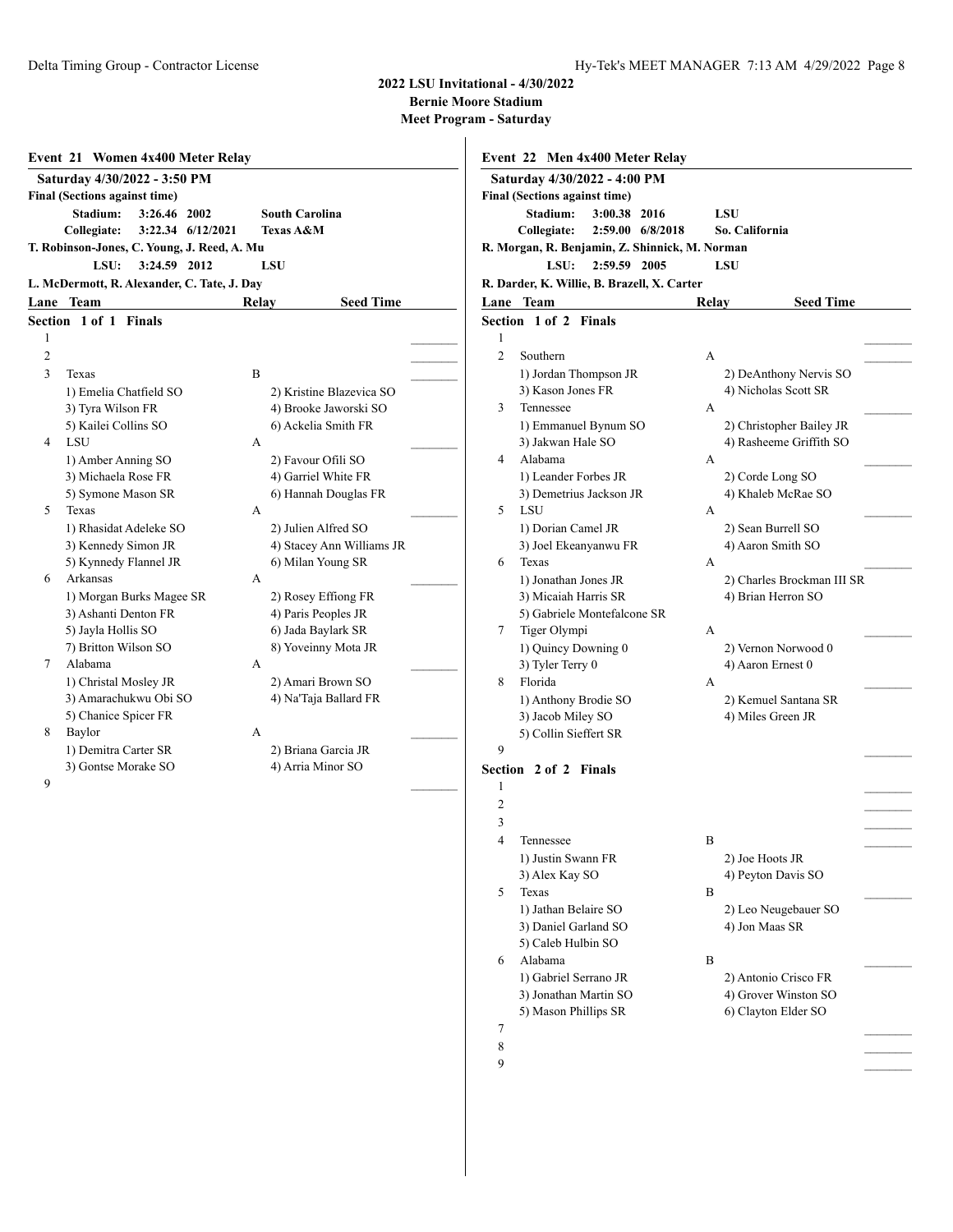**Bernie Moore Stadium**

**Meet Program - Saturday**

|                  | <b>Event 25 Women Discus Throw</b> |                         |           |                        |                  |  |
|------------------|------------------------------------|-------------------------|-----------|------------------------|------------------|--|
|                  | Saturday 4/30/2022 - 9:30 AM       |                         |           |                        |                  |  |
| <b>West Cage</b> |                                    |                         |           |                        |                  |  |
|                  | Top 9 advance to Final             |                         |           |                        |                  |  |
|                  | Stadium:                           | 204-04 1983             |           | <b>Meg Richie</b>      |                  |  |
|                  | Collegiate:                        | 221-05                  | 4/26/1981 | <b>Meg Richie</b>      |                  |  |
|                  | LSU:                               | 194-04                  | 1994      | <b>Danyel Mitchell</b> |                  |  |
| Pos              | <b>Name</b>                        |                         |           | Yr School              | <b>Seed Mark</b> |  |
|                  | Flight 1 of 1 Finals               |                         |           |                        |                  |  |
| 1                | Deborah Bulai                      |                         |           | SR Ole Miss            |                  |  |
| $\overline{c}$   | Kiana Lowery                       |                         | SO        | Texas                  |                  |  |
| 3                | Chrystal Herpin                    |                         |           | FR Texas               |                  |  |
| 4                | Mikayla Deshazer                   |                         |           | JR Baylor              |                  |  |
| 5                | Tedreauna Britt                    |                         |           | SR Ole Miss            |                  |  |
| 6                | Amber Hart                         |                         |           | SR LSU                 |                  |  |
| $\tau$           | Jalani Davis                       |                         |           | JR Ole Miss            |                  |  |
| Event 23         |                                    | <b>Men Discus Throw</b> |           |                        |                  |  |
|                  |                                    |                         |           |                        |                  |  |
|                  | Saturday 4/30/2022 - 10:20 AM      |                         |           |                        |                  |  |
| <b>West Cage</b> |                                    |                         |           |                        |                  |  |
|                  |                                    |                         |           |                        |                  |  |
|                  | <b>Top 9 advance to Final</b>      |                         |           |                        |                  |  |
|                  | Stadium:                           | 211-11 2019             |           | <b>Rodney Brown</b>    |                  |  |
|                  | Collegiate:                        | 222-00                  | 5/29/2004 | <b>Hannes Hopley</b>   |                  |  |
|                  | LSU:                               | 213-05                  | 2015      | <b>Rodney Brown</b>    |                  |  |
| Pos              | <b>Name</b>                        |                         |           | Yr School              | <b>Seed Mark</b> |  |
|                  | Flight 1 of 1 Finals               |                         |           |                        |                  |  |
| 1                | Peyton Lowery                      |                         | JR        | Ole Miss               |                  |  |
| $\overline{c}$   | Pierce Genereux                    |                         |           | <b>JR</b> Ole Miss     |                  |  |
| 3                | Isaac Odugbesan                    |                         |           | SR Alabama             |                  |  |
| $\overline{4}$   | Kieran McKeag                      |                         |           | SR Alabama             |                  |  |
| 5                | Jevan Parara                       |                         |           | FR Unattached          |                  |  |
| 6                | Patrick Piperi                     |                         |           | SO Texas               |                  |  |
| 7                | Sean Stavinoha                     |                         |           | SO Texas               |                  |  |
| 8                | Santiago Basso                     |                         |           | JR Alabama             |                  |  |
| 9                | Jerimiah Evans                     |                         |           | SR Alabama             |                  |  |
| 10               | Alan de Falchi                     |                         | SO.       | Alabama                |                  |  |
| 11               |                                    |                         |           |                        |                  |  |

**Event 34 Men Pole Vault Saturday 4/30/2022 - 11:00 AM Starting Height - 4.81 (15-9.25) Progressions - 4.81 (15-9.25), 4.96 (16-3.25) 5.11 (16-9.25), 5.26 (17-3), 5.36 (17-7) 5.41 (17-9) (5 cm) Stadium: 19-05.50 2019 Mondo Duplantis Collegiate: 19-08.25 5/11/2019 Mondo Duplantis LSU: 19-08.25 2019 Mondo Duplantis Pos Name Yr School Seed Mark Flight 1 of 1 Finals** 1 Ford Maberry FR Ole Miss 2 Nate Butler FR Baylor 3 Miles Walden SO Ole Miss 4 Frankie Amore FR Ole Miss 5 Cross Derriso FR Alabama 6 Connor Boenig FR Texas \_\_\_\_\_\_\_\_\_ 7 Louis Martinez FR Alabama 8 Benjamin Conacher FR Baylor 9 Warren Miller JR Texas **Event 32 Women Hammer Throw Saturday 4/30/2022 - 11:10 AM West Cage**

|                | Top 9 advance to Final                              |                                  |                                                                  |                  |  |
|----------------|-----------------------------------------------------|----------------------------------|------------------------------------------------------------------|------------------|--|
|                | Stadium:<br>244-00<br>Collegiate:<br>LSU:<br>220-04 | 2021<br>247-00 6/10/2021<br>2021 | Janee Kassanavoid<br><b>Camryn Rogers</b><br><b>Emma Robbins</b> |                  |  |
| Pos            | Name                                                |                                  | Yr School                                                        | <b>Seed Mark</b> |  |
|                | Flight 1 of 1 Finals                                |                                  |                                                                  |                  |  |
| 1              | Kiana Lowery                                        |                                  | SO Texas                                                         |                  |  |
| $\mathfrak{D}$ | Samone Turner                                       |                                  | SR Baylor                                                        |                  |  |
| 3              | Deborah Bulai                                       |                                  | SR Ole Miss                                                      |                  |  |
| 4              | Kassidy Gallagher                                   |                                  | FR Alabama                                                       |                  |  |
| 5              | Hannah Link                                         |                                  | JR Baylor                                                        |                  |  |
| 6              | Samantha Kunza                                      |                                  | SO Alabama                                                       |                  |  |
| 7              | Jalani Davis                                        |                                  | JR Ole Miss                                                      |                  |  |
| 8              | Janeah Steward                                      |                                  | Unattached                                                       |                  |  |
| 9              | Lisa Wilson                                         | SR.                              | Unattached                                                       |                  |  |
| 10             |                                                     |                                  |                                                                  |                  |  |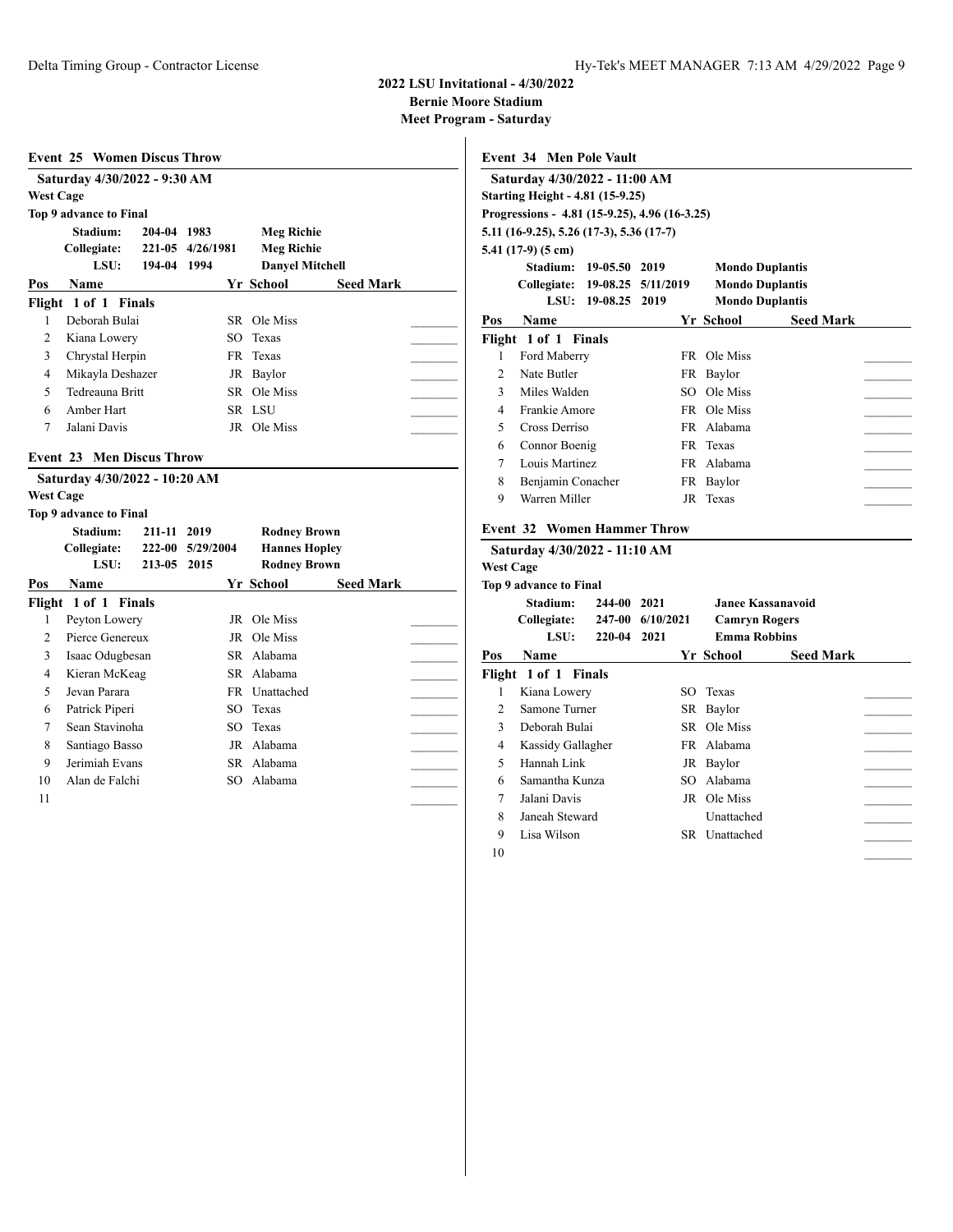**Bernie Moore Stadium**

**Meet Program - Saturday**  $\overline{1}$ 

|                         | <b>Event 38 Men Hammer Throw</b>                                                                                                     |             |           |    |                          |                                    |  |
|-------------------------|--------------------------------------------------------------------------------------------------------------------------------------|-------------|-----------|----|--------------------------|------------------------------------|--|
|                         | Saturday 4/30/2022 - 12:00 PM                                                                                                        |             |           |    |                          |                                    |  |
| <b>West Cage</b>        |                                                                                                                                      |             |           |    |                          |                                    |  |
|                         | Top 9 advance to Final                                                                                                               |             |           |    |                          |                                    |  |
|                         | Stadium:                                                                                                                             | 253-08 2002 |           |    | <b>Andreas Haklits</b>   |                                    |  |
|                         | Collegiate:                                                                                                                          | 268-10      | 5/19/1995 |    | <b>Balazs Kiss</b>       |                                    |  |
|                         | LSU:                                                                                                                                 | 240-03      | 2018      |    | <b>Jake Norris</b>       |                                    |  |
| Pos                     | Name                                                                                                                                 |             |           |    | Yr School                | <b>Seed Mark</b>                   |  |
|                         | Flight 1 of 1 Finals                                                                                                                 |             |           |    |                          |                                    |  |
| 1                       | Jevan Parara                                                                                                                         |             |           |    | FR Unattached            |                                    |  |
| $\overline{c}$          | Costen Campion                                                                                                                       |             |           |    | FR Ole Miss              |                                    |  |
| 3                       | Joseph Lanham                                                                                                                        |             |           |    | JR Ole Miss              |                                    |  |
| $\overline{\mathbf{4}}$ | Montel Johnson                                                                                                                       |             |           |    | SR Ole Miss              |                                    |  |
| 5                       | John Nerdal                                                                                                                          |             |           |    | Tiger Olympi             |                                    |  |
| 6                       | Bobby Colantonio                                                                                                                     |             |           |    | JR Alabama               |                                    |  |
| 7                       | Kieran McKeag                                                                                                                        |             |           |    | SR Alabama               |                                    |  |
| 8                       | Johnnie Jackson                                                                                                                      |             |           |    | 3 Unattached             |                                    |  |
| 9                       | Jake Norris                                                                                                                          |             |           |    | SR LSU                   |                                    |  |
|                         | Saturday 4/30/2022 - 12:15 PM<br><b>Starting Height - 1.62</b><br>Progressions - 1.62, 1.67, 1.72, 1.77, 1.82<br>$1.86, 1.89$ (3 cm) |             |           |    |                          |                                    |  |
|                         | Stadium:                                                                                                                             |             | 6-02 1987 |    | <b>Mazel Thomas</b>      |                                    |  |
|                         | Stadium:                                                                                                                             | $6 - 02$    |           |    | <b>Camille Jampolsky</b> |                                    |  |
|                         | Collegiate:                                                                                                                          | $6 - 06.25$ | 5/11/2013 |    | <b>Brigetta Barrett</b>  |                                    |  |
|                         | LSU:                                                                                                                                 | $6 - 02.25$ | 1994      |    |                          | Gai Kapernick, Abigail O'Donoghue, |  |
| Pos                     | Name                                                                                                                                 |             |           |    | Yr School                | <b>Seed Mark</b>                   |  |
|                         | Flight 1 of 1 Finals                                                                                                                 |             |           |    |                          |                                    |  |
| 1                       | Lariah Shannon                                                                                                                       |             |           |    | SO Ole Miss              |                                    |  |
| $\overline{c}$          | Meg Goebel                                                                                                                           |             |           |    | SO Ole Miss              |                                    |  |
| 3                       | Emma Engelhardt                                                                                                                      |             |           |    | SO LSU                   |                                    |  |
| 4                       | Chloe Davis                                                                                                                          |             |           |    | SO Texas                 |                                    |  |
| 5                       | Moorea Long                                                                                                                          |             |           |    | SO Baylor                |                                    |  |
| 6                       | <b>Trinity Tomlinson</b>                                                                                                             |             |           |    | SO Texas                 |                                    |  |
| 7                       | Sara Van Aken                                                                                                                        |             |           |    | JR Ole Miss              |                                    |  |
| 8                       | Morgan Smalls                                                                                                                        |             |           |    | SO LSU                   |                                    |  |
| 9                       | Alyssa Miller                                                                                                                        |             |           |    | JR Baylor                |                                    |  |
| 10                      | Marleen Guerrero                                                                                                                     |             |           |    | JR Texas                 |                                    |  |
| 11                      | Sydney Billington                                                                                                                    |             |           |    | FR Arkansas              |                                    |  |
| 12                      | Nyagoa Bayak                                                                                                                         |             |           |    | SO LSU                   |                                    |  |
| 13                      | <b>Tyra Gittens</b>                                                                                                                  |             |           | SR | Texas                    |                                    |  |

|     | <b>Event 37 Women Shot Put</b>                                               |      |                                                                  |                  |  |
|-----|------------------------------------------------------------------------------|------|------------------------------------------------------------------|------------------|--|
|     | Saturday 4/30/2022 - 1:00 PM                                                 |      |                                                                  |                  |  |
|     | Top 9 advance to Final                                                       |      |                                                                  |                  |  |
|     | 64-00.25 2018<br>Stadium:<br>Collegiate: 63-10.25 4/28/2018<br>LSU:<br>60-08 | 2015 | <b>Raven Saunders</b><br><b>Maggie Ewen</b><br><b>Tori Bliss</b> |                  |  |
| Pos | Name                                                                         |      | Yr School                                                        | <b>Seed Mark</b> |  |
|     | Flight 1 of 1 Finals                                                         |      |                                                                  |                  |  |
| 1   | Mikayla Deshazer                                                             |      | JR Baylor                                                        |                  |  |
| 2   | Kiana Lowery                                                                 | SO.  | Texas                                                            |                  |  |
| 3   | Chrystal Herpin                                                              |      | FR Texas                                                         |                  |  |
| 4   | Amber Hart                                                                   |      | SR LSU                                                           |                  |  |
| 5   | Tedreauna Britt                                                              |      | SR Ole Miss                                                      |                  |  |
| 6   | Nickolette Dunbar                                                            |      | SR Alabama                                                       |                  |  |
| 7   | Marilyn Nwora                                                                |      | SO Texas                                                         |                  |  |
| 8   | Portious Warren                                                              |      | Unattached                                                       |                  |  |
| 9   | Jalani Davis                                                                 | JR   | Ole Miss                                                         |                  |  |
| 10  | Lioydricia Cameron                                                           |      | Unattached                                                       |                  |  |
|     | Event 29 Men Long Jump                                                       |      |                                                                  |                  |  |

# **Saturday 4/30/2022 - 1:00 PM Top 9 advance to Final Stadium: 27-10.25 2000 Melvin Lister Collegiate: 28-08.25 4/2/1994 Erick Walder LSU: 27-09.50 2004 John Moffitt, JuVaughn Harrison, 20 Pos Name Yr School Seed Mark Flight 1 of 1 Finals** 1 Cory Meek JR Ole Miss 2 Ja'Juan McClain SO Meridian CC 3 Peyton Davis SO Tennessee 4 Iangelo Atkinstall-Daley FR Ole Miss 5 Solomon Washington FR Texas 6 Quincy Scott JR Alabama \_\_\_\_\_\_\_\_\_ 7 Anthony Riley SO Tennessee \_\_\_\_\_\_\_\_\_ 8 Jathan Belaire SO Texas 9 Scott Joseph Athletics Ca \_\_\_\_\_\_\_\_\_ 10 PJ Austin JR Florida \_\_\_\_\_\_\_\_\_ 11 Damar Forbes Tiger Olympi 12 Julian Collins FR Alabama 13 \_\_\_\_\_\_\_\_\_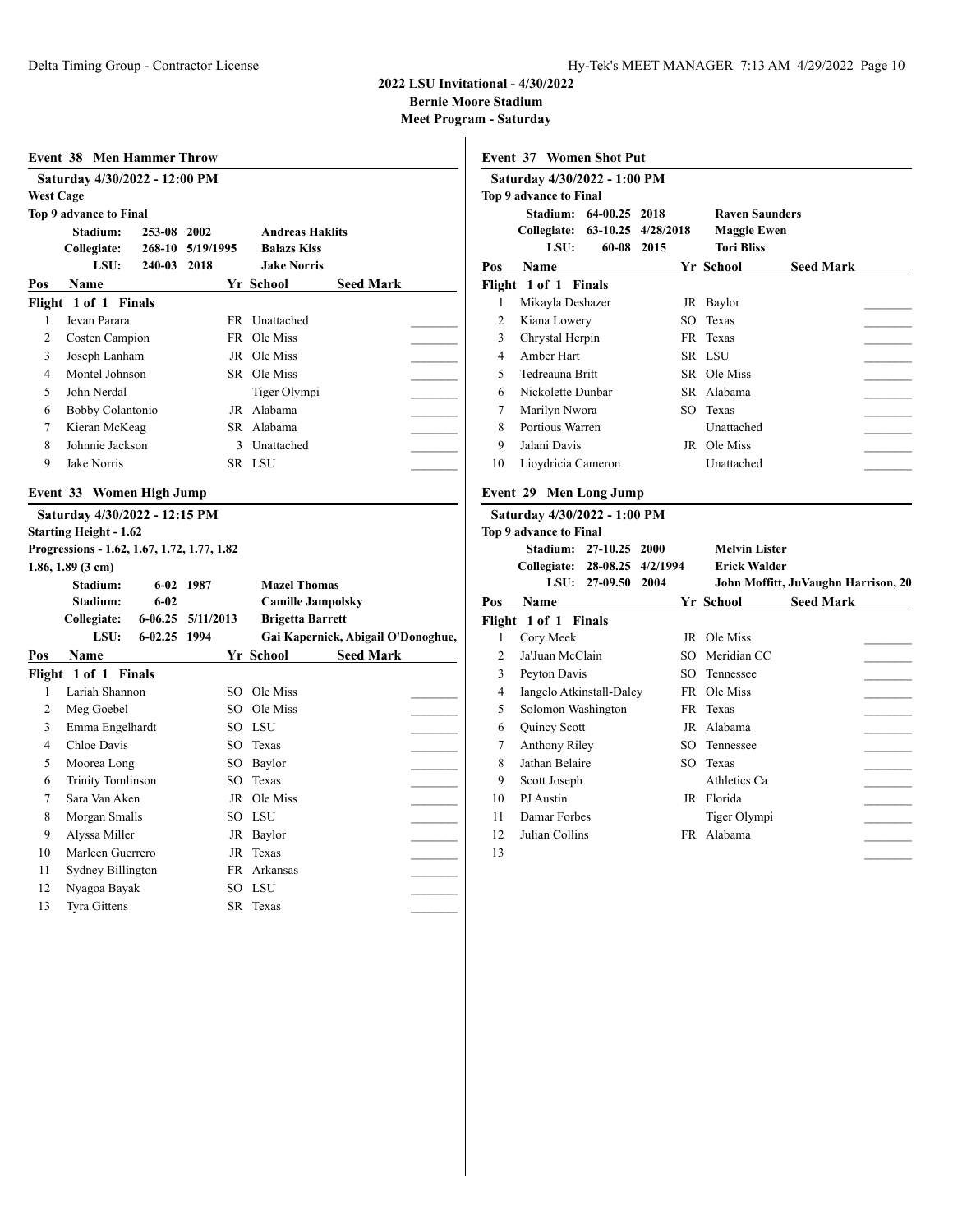**Bernie Moore Stadium**

|                          | Event 30 Women Long Jump        |                               |  |
|--------------------------|---------------------------------|-------------------------------|--|
|                          | Saturday 4/30/2022 - 1:00 PM    |                               |  |
|                          | Top 9 advance to Final          |                               |  |
|                          | Stadium:<br>22-09.25<br>1987    | Sheila Echols                 |  |
|                          | Collegiate:<br>23-05.25<br>2021 | <b>Tara Davis</b>             |  |
|                          | 22-09.25<br>LSU:<br>1987        | <b>Sheila Echols</b>          |  |
| Pos                      | Name                            | Yr School<br><b>Seed Mark</b> |  |
|                          | Flight 1 of 1 Finals            |                               |  |
| 1                        | Georgia Brain                   | Arkansas<br>SO.               |  |
| $\mathfrak{D}$           | Alexandra Rutenis               | Baylor<br>FR.                 |  |
| 3                        | Aysia Ward                      | Alabama<br>SO.                |  |
| $\overline{\mathcal{A}}$ | Sara Van Aken                   | Ole Miss<br>JR                |  |
| 5                        | <b>Skye Gross</b>               | Ole Miss<br>SO.               |  |
| 6                        | Jasmine Moore                   | Florida<br>SO.                |  |
| 7                        | Mikele Vickers                  | FR<br>Tennessee               |  |
| 8                        | Shatara Johnson                 | SO.<br>Tennessee              |  |
| 9                        | Anna Hall                       | Florida<br>SO.                |  |
| 10                       | Kristine Blazevica              | Texas<br>SO.                  |  |
| 11                       | Claire Bryant                   | Florida<br>SO.                |  |
| 12                       | Caira Pettway                   | SR.<br>Baylor                 |  |
| 13                       | Ackelia Smith                   | FR<br>Texas                   |  |
| 14                       | Yanis David                     | Puma                          |  |

|                | <b>Event 27 Women Pole Vault</b>                        |         |                    |                        |                  |  |
|----------------|---------------------------------------------------------|---------|--------------------|------------------------|------------------|--|
|                | Saturday 4/30/2022 - 1:45 PM                            |         |                    |                        |                  |  |
|                | <b>Starting Height - 3.71 (12-2)</b>                    |         |                    |                        |                  |  |
|                | Progressions - 3.71 (12-2), 3.86 (12-8), 4.01 (13-1.75) |         |                    |                        |                  |  |
|                | 4.16 (13-7.75), 4.31 (14-1.75), 4.43 (14-6.25),         |         |                    |                        |                  |  |
|                | 4.53(14-10.25), 4.58 (15-0.25) (5 cm)                   |         |                    |                        |                  |  |
|                | Stadium: 15-01.75 2017                                  |         |                    | <b>Morgann Leleux</b>  |                  |  |
|                | Collegiate:                                             |         | 15-06.25 3/29/2019 | Olivia Gruver          |                  |  |
|                | LSU:                                                    | $15-03$ | 2022               | <b>Lisa Gunnarsson</b> |                  |  |
| Pos            | <b>Name</b>                                             |         |                    | Yr School              | <b>Seed Mark</b> |  |
|                | Flight 1 of 1 Finals                                    |         |                    |                        |                  |  |
| 1              | Kierstyn Ballard                                        |         | FR                 | Baylor                 |                  |  |
| $\overline{2}$ | Alexis Rickenbacher                                     |         | FR.                | Alabama                |                  |  |
| 3              | Sarah Schmitt                                           |         | FR                 | Tennessee              |                  |  |
| 4              | Elizabeth Nix                                           |         | JR                 | Ole Miss               |                  |  |
| 5              | Natalie Lark                                            |         | FR                 | Tennessee              |                  |  |
| 6              | <b>Taylor Pickett</b>                                   |         | SR.                | Alabama                |                  |  |
| 7              | Riley White                                             |         |                    | JR Alabama             |                  |  |
| 8              | Kaeli Thompson                                          |         | SO                 | Texas                  |                  |  |
| 9              | Alex Brooks                                             |         | SO                 | Ole Miss               |                  |  |
| 10             | Olivia Buntin                                           |         | JR                 | Texas                  |                  |  |
| 11             | Sara Borton                                             |         | <b>FR</b>          | Tennessee              |                  |  |
| 12             | Kaitlyn Banas                                           |         | SO.                | Arkansas               |                  |  |
| 13             | Mackenzie Hayward                                       |         | SO.                | Arkansas               |                  |  |
| 14             | Samara McConnell                                        |         |                    | SO Ole Miss            |                  |  |
| 15             | Hannah Jefcoat                                          |         | SR                 | Tennessee              |                  |  |
| 16             | Bailee McCorkle                                         |         |                    | JR Arkansas            |                  |  |
| 17             | Amanda Fassold                                          |         | SO.                | Arkansas               |                  |  |
| 18             | Lyndsey Reed                                            |         | SO.                | Ole Miss               |                  |  |
| 19             | Tuesdi Tidwell                                          |         |                    | SR Baylor              |                  |  |
| 20             | Elien Vekemans                                          |         | SO.                | Arkansas               |                  |  |
| 21             | Lisa Gunnarsson                                         |         | <b>SR</b>          | <b>LSU</b>             |                  |  |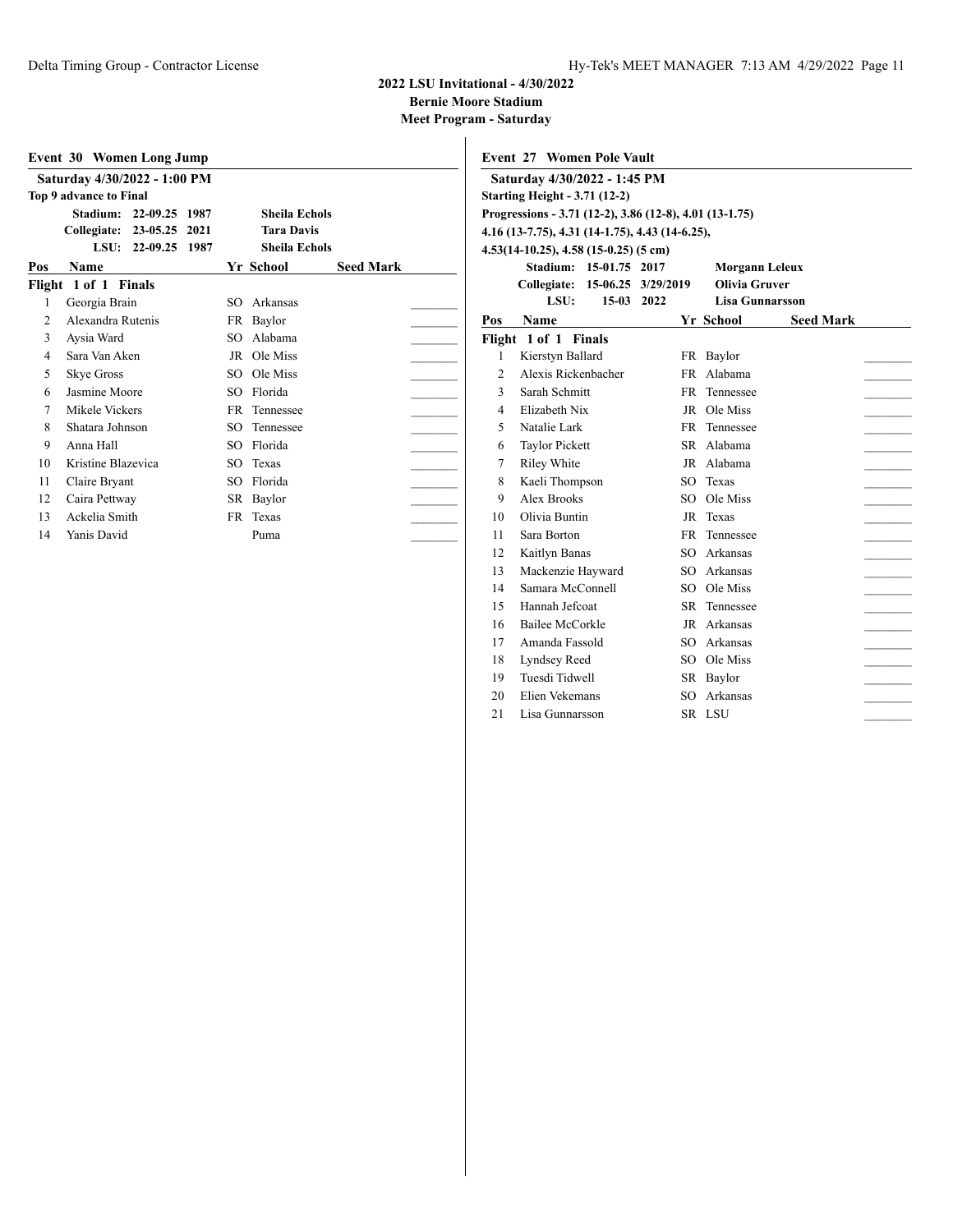**Bernie Moore Stadium**

| Event 31       | <b>Men Shot Put</b>                        |          |                       |                  |  |
|----------------|--------------------------------------------|----------|-----------------------|------------------|--|
|                | Saturday 4/30/2022 - 2:00 PM               |          |                       |                  |  |
|                | <b>Top 9 advance to Final</b>              |          |                       |                  |  |
|                | Stadium:<br>70-10.50                       | 2002     | <b>Janus Robberts</b> |                  |  |
|                | 72-02.25<br>Collegiate:                    | 6/3/1995 | <b>John Godina</b>    |                  |  |
|                | LSU:<br>67-03.25                           | 2022     | John Meyer            |                  |  |
| Pos            | Name                                       |          | Yr School             | <b>Seed Mark</b> |  |
|                | Flight 1 of 1<br><b>Finals</b>             |          |                       |                  |  |
| 1              | Pierce Genereux                            | JR       | Ole Miss              |                  |  |
| $\overline{c}$ | Leo Neugebauer                             | SO       | Texas                 |                  |  |
| 3              | Nathan Cooper                              | SO       | Alabama               |                  |  |
| 4              | Nicholas Hardan                            | JR       | Baylor                |                  |  |
| 5              | Daniel Viveros                             | JR       | Ole Miss              |                  |  |
| 6              | Alan de Falchi                             | SO       | Alabama               |                  |  |
| 7              | Patrick Piperi                             | SO.      | Texas                 |                  |  |
| 8              | Jerimiah Evans                             | SR       | Alabama               |                  |  |
| 9              | Santiago Basso                             | JR       | Alabama               |                  |  |
| 10             | Jalil Brewer                               | SR       | Texas                 |                  |  |
| 11             | John Meyer                                 | SO       | <b>LSU</b>            |                  |  |
| 12             | Isaac Odugbesan                            |          | SR Alabama            |                  |  |
| 13             | Andrew Liskowitz                           |          | Unattached            |                  |  |
| 14             | Adrian Piperi                              |          | SR Texas              |                  |  |
|                | <b>Event 43 Men Long Jump Invitational</b> |          |                       |                  |  |
|                | Saturday 4/30/2022 - 2:15 PM               |          |                       |                  |  |
|                | <b>Top 9 advance to Final</b>              |          |                       |                  |  |
| Pos            | Name                                       |          | Yr School             | <b>Seed Mark</b> |  |
|                | Flight 1 of 1 Finals                       |          |                       |                  |  |
| 1              | Ji'eem Bullock                             | SO.      | - LSU                 |                  |  |
| $\overline{c}$ | Malcolm Clemons                            | FR.      | Florida               |                  |  |
| 3              | Caleb Foster                               | SO       | Florida               |                  |  |
| 4              | Wayne Pinnock                              | FR.      | Tennessee             |                  |  |
| 5              | Emmanuel Ineh                              | SO.      | Alabama               |                  |  |
| 6              | Rayvon Grey                                |          | Tiger Olympi          |                  |  |
| 7              | Johnny Brackins                            | FR       | Baylor                |                  |  |
| 8              | Carey McLeod                               | SR       | Tennessee             |                  |  |
| 9              | Marquis Dendy                              |          | NIC TC                |                  |  |

|                | Event 28 Men High Jump                                                       |              |          |    |                          |                                  |  |
|----------------|------------------------------------------------------------------------------|--------------|----------|----|--------------------------|----------------------------------|--|
|                | Saturday 4/30/2022 - 2:30 PM                                                 |              |          |    |                          |                                  |  |
|                | <b>Starting Height - 1.99</b>                                                |              |          |    |                          |                                  |  |
|                | Progressions - 1.99, 2.04, 2.09, 2.14, 2.18                                  |              |          |    |                          |                                  |  |
|                | $2.18, 2.21$ (3 cm)                                                          |              |          |    |                          |                                  |  |
|                | Stadium:                                                                     | 7-05.75      | 1987     |    | <b>Tom Smith</b>         |                                  |  |
|                | Stadium:                                                                     | 7-05.75      | 1987     |    |                          | <b>Dothel Edwards, Troy Kemp</b> |  |
|                | Collegiate:                                                                  | 7-09.75      | 6/3/1989 |    | <b>Hollis Conway</b>     |                                  |  |
|                | LSU:                                                                         | 7-08.75 2021 |          |    | <b>JuVaughn Harrison</b> |                                  |  |
| Pos            | <b>Name</b>                                                                  |              |          |    | Yr School                | <b>Seed Mark</b>                 |  |
|                | Flight 1 of 1 Finals                                                         |              |          |    |                          |                                  |  |
| 1              | Ukurugenzi Kojo                                                              |              |          |    | SO Ole Miss              |                                  |  |
| $\overline{c}$ | Ronnie Rounds                                                                |              |          |    | JR LSU                   |                                  |  |
| 3              | <b>Riley Foreman</b>                                                         |              |          |    | SO Texas                 |                                  |  |
| 4              | Zayne Palomino                                                               |              |          |    | FR Alcorn State          |                                  |  |
| 5              | Sam Hurley                                                                   |              |          |    | FR Texas                 |                                  |  |
| 6              | Augustus Karweh                                                              |              |          |    | SO Meridian CC           |                                  |  |
| 7              | Django Lovett                                                                |              |          |    | Athletics Ca             |                                  |  |
| 8              |                                                                              |              |          |    |                          |                                  |  |
|                | Saturday 4/30/2022 - 2:45 PM<br><b>East Runway</b><br>Top 9 advance to Final |              |          |    |                          |                                  |  |
|                | Stadium:                                                                     | 199-01       | 2021     |    | <b>Kylee Carter</b>      |                                  |  |
|                | Collegiate:                                                                  | 204-01       | 6/9/2016 |    | <b>Maggie Malone</b>     |                                  |  |
|                | LSU:                                                                         | 204-09       | 1987     |    | <b>Laverne Eve</b>       |                                  |  |
| Pos            | Name                                                                         |              |          |    | Yr School                | <b>Seed Mark</b>                 |  |
|                | Flight 1 of 1 Finals                                                         |              |          |    |                          |                                  |  |
| 1              | Annie Strong                                                                 |              |          |    | FR Ole Miss              |                                  |  |
| 2              | Lauren Hoselton                                                              |              |          |    | SR Ole Miss              |                                  |  |
| 3              | Kiara Rhodes                                                                 |              |          |    | SR Baylor                |                                  |  |
| 4              | Brooke Botha                                                                 |              |          |    | JR Baylor                |                                  |  |
| 5              | Rylie Smith                                                                  |              |          |    | SO Baylor                |                                  |  |
| 6              | Karmen Williams                                                              |              |          |    | FR Alabama               |                                  |  |
| 7              | Hailey Poole                                                                 |              |          |    | JR Alabama               |                                  |  |
| 8              | Gabby Kearney                                                                |              |          |    | SR Texas                 |                                  |  |
| 9              | Samantha Zelden                                                              |              |          |    | SR Alabama               |                                  |  |
| 10             | <b>Rhiley Fritz</b>                                                          |              |          | SR | Texas                    |                                  |  |
| 11             | Ashley Pryke                                                                 |              |          |    | Athletics Ca             |                                  |  |
| 12             | Liz Gleadle                                                                  |              |          |    | Athletics Ca             |                                  |  |